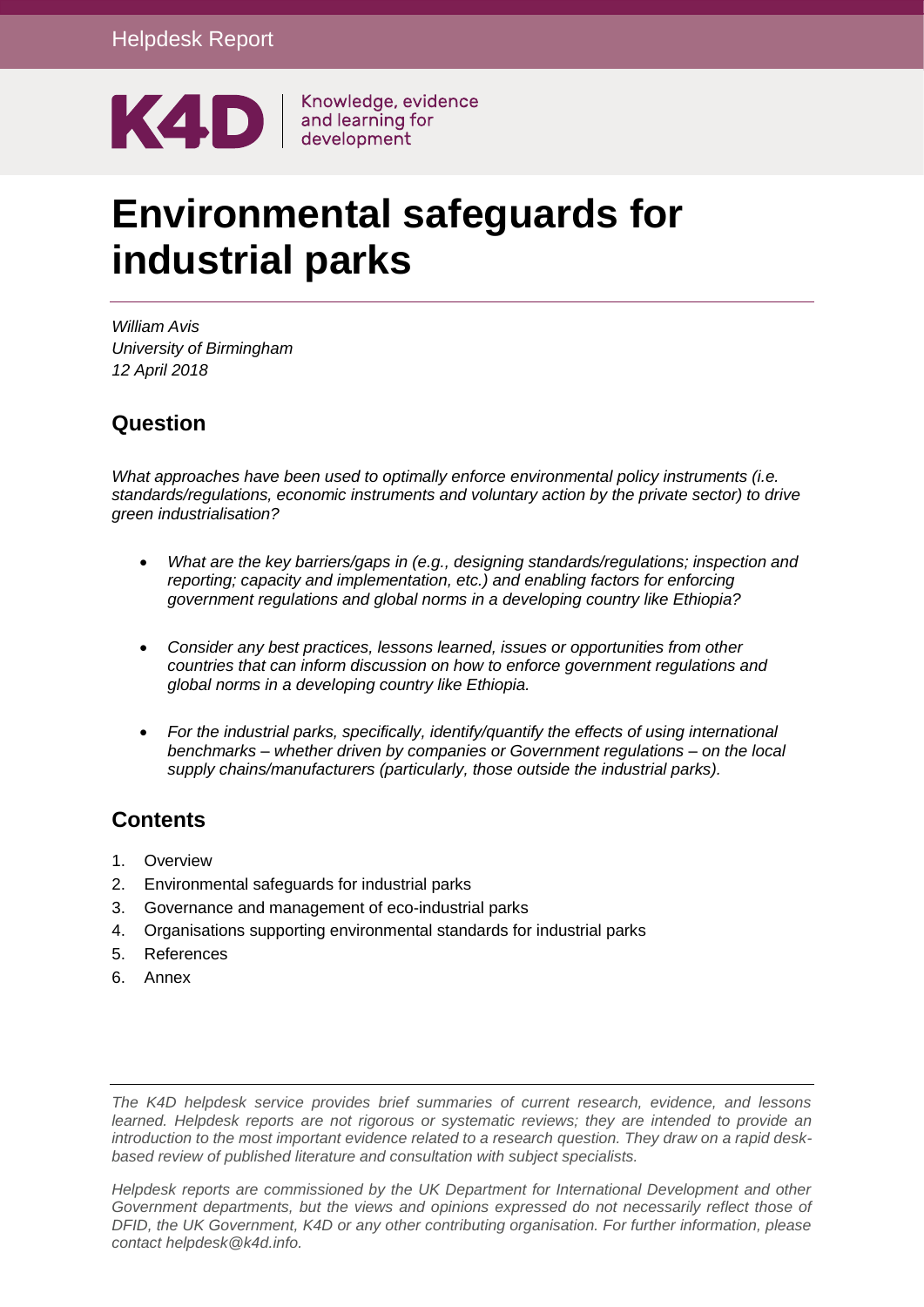# <span id="page-1-0"></span>**1. Overview**

Industrial parks are planned and developed for the purpose of industrial and associated commercial, infrastructure, and service activities. By grouping firms in a specific location, industrial parks offer collaborative and efficiency gains. However, whilst industrial parks may contribute to economic growth and social development, parks can also cause negative environmental and social impacts including: climate change, pollution, resource depletion, labour issues, and attendant community disruption. Accordingly, there is much discussion locally and internationally as to how environmental safeguards can be designed and implemented.

Safeguard policies are tools to prevent or mitigate undue harm to people and their environment during the development process. In the context of industrial parks, these environmental safeguards define measures and processes to effectively manage risks and enhance positive impacts.

In developing and emerging countries there are numerous difficulties in enforcing environmental safeguards arising from lack of experience, lack of awareness and lack of regulations and their enforcement. Given the number of standards and demands for their application in different industrial park contexts as well as the differing capacities of park management, implementation can be challenging.

A lack of guidance, indicators and internationally agreed benchmarks presents a further challenge in directing prospective developers in the right direction, as well as in quantifying and communicating the benefits to firms of implementing environmental safeguards. Common barriers include:

- **Regulatory Barriers**: The lack of sufficient, appropriate and enforcement of regulations limits the push for traditional industrial parks and their resident businesses to transform their operations into sustainable production centres.
- **Technological and socio-economic barriers**: Certain high impact and innovative technological solutions are cost prohibitive to implement, especially in low margin environments and developing contexts. Competitive concerns can arise for firms in parks having to bear higher costs (due to higher environmental and social performance requirements) relative to those that do not, when both compete in the same markets.
- **Institutional and organisational capacity**: There are potentially a large number of internal barriers, one of the most important being technical capacity.

Despite these issues, industrial parks present a number of opportunities to support more sustainable industrial development. UNIDO, World Bank & GIZ (2017) argue that there is an opportunity to strategically plan and effectively manage industrial parks to help achieve the desired economic, social, and environmental targets. Efforts, led by UNIDO have seen the increased codification of guidance particularly in relation to developing Eco-industrial parks (EIPs). UNIDO (2017) assert that that a commonly agreed framework and set of indicators are needed to design and measure management and governance practices, social benefits, knowledge sharing efforts/results, and collaboration that lead to greater resilience and competitiveness.

International examples demonstrate that the successful implementation of environmental safeguards in industrial parks is dependent on the parks ability to compete and offer costeffective and non-disruptive solutions to resident firms. The different indicators used to assess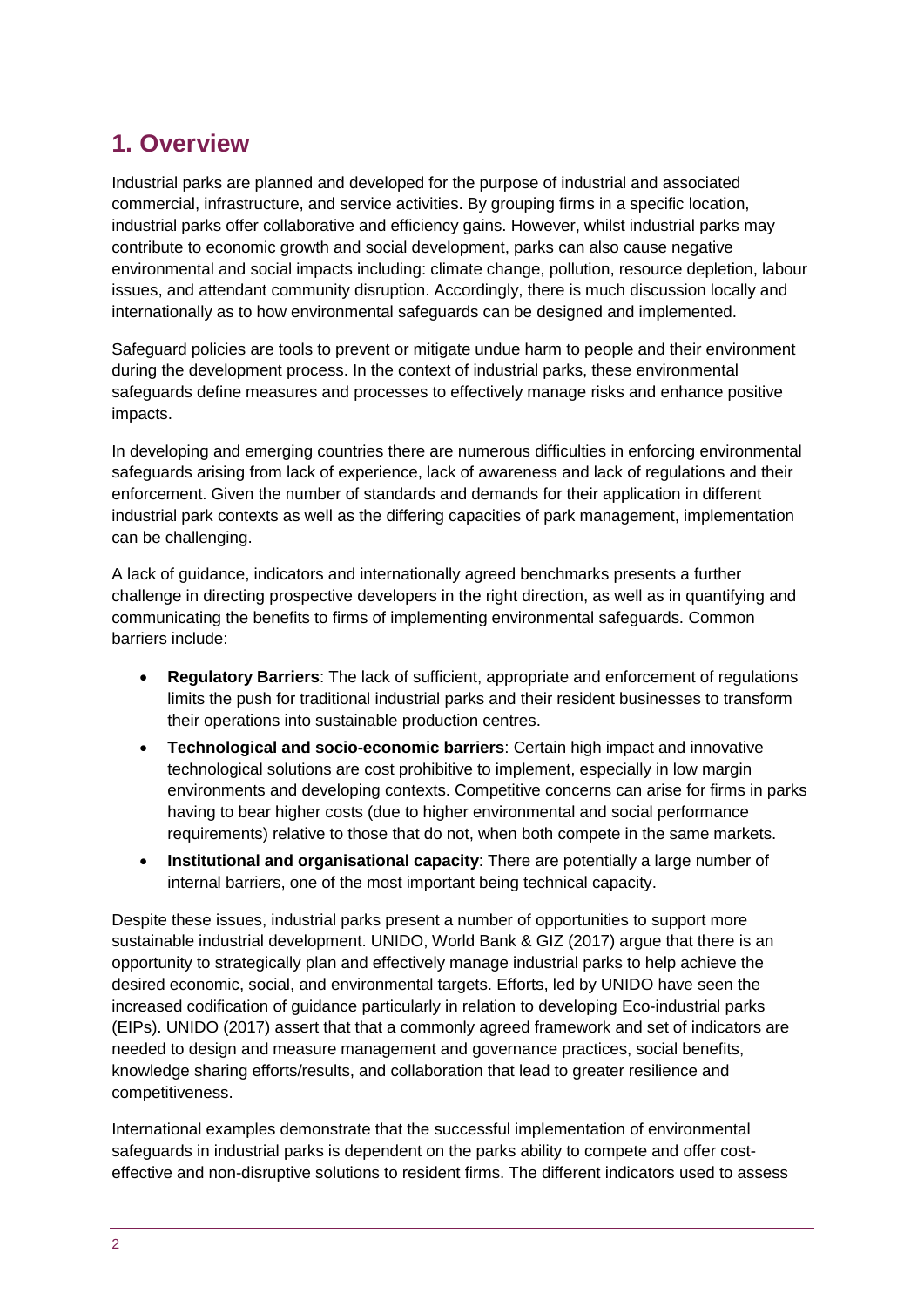the environmental and economic performance of industrial zones can be sorted into five main categories and can be grouped as follows: 1) land and population, 2) material consumption, 3) energy and emissions, 4) pollution, 5) administration and management.

Common across case study examples was the pivotal role played by park management. These bodies represented a hub that connect institutions, public authorities and partners. They offered guidance from conceptualising a business idea to its financing. Additionally, park management in the case study examples supported tenant companies in dealing with local authorities for purposes of applying and obtaining operating permits and other issues.

Park management bodies were often led by an advisory board composed of representatives from the local government, academia and industry. It is noted that in developing country contexts, ongoing support is needed to scale-up park management capacity through dedicated training sessions, expert group meetings and study tours. Attention is also needed to support park businesses in developing their capacity to address environmental issues and meet safeguarding requirements. This can be supported by establishing connections beyond park boundaries with vocational schools in neighbouring areas. This collaboration may be particularly beneficial in ensuring the recruitment and retention of highly-skilled labour. Park management bodies can also support the creation of business networks, the operation of conference and event facilities, and coordinating joint media efforts for companies and the industrial park. This can support parks and firms address issues of industrial development and environmental and social sustainability by collaborating with academia and joining dialogue platforms with businesses.

# <span id="page-2-0"></span>**2. Environmental safeguards for industrial parks**

Industrial parks (also referred to as industrial areas, industrial zones, industrial investment regions, special economic zones, industrial corridors etc.) are planned and developed for the purpose of industrial and associated commercial, infrastructure, and service activities. By grouping industrial firms in a specific location, industrial parks offer potential collaborative and efficiency gains. The World Bank (2014: 7) comments that the rationale for industrial parks has traditionally been:

- First, the provision of functional infrastructure is easier to plan in a geographically limited space, particularly for delivery constrained governments.
- Second, the concentration of firms can provide significant spill over effects both inside and outside the park: information spill overs, including knowledge and technology; the specialisation and division of labour among enterprises; the development of skilled labour markets; and the development of markets around the parks.

In a similar vein, UNIDO (2017) suggest that industrial parks in emerging and developing countries can provide an institutional framework, modern services and a physical and often social infrastructure, which might not be available in the rest of the country. The concentration of companies can foster innovation, technological learning and company growth. Economies of scale of the supply of services and facilities reduce the costs for companies, thus successful industrial parks can contribute to high growth regions and national economic development.

However, whilst industrial parks can serve in contributing to economic growth and social development of a country or a region, such parks can also cause negative environmental and social impacts including: climate change, pollution, resource depletion, labour issues, and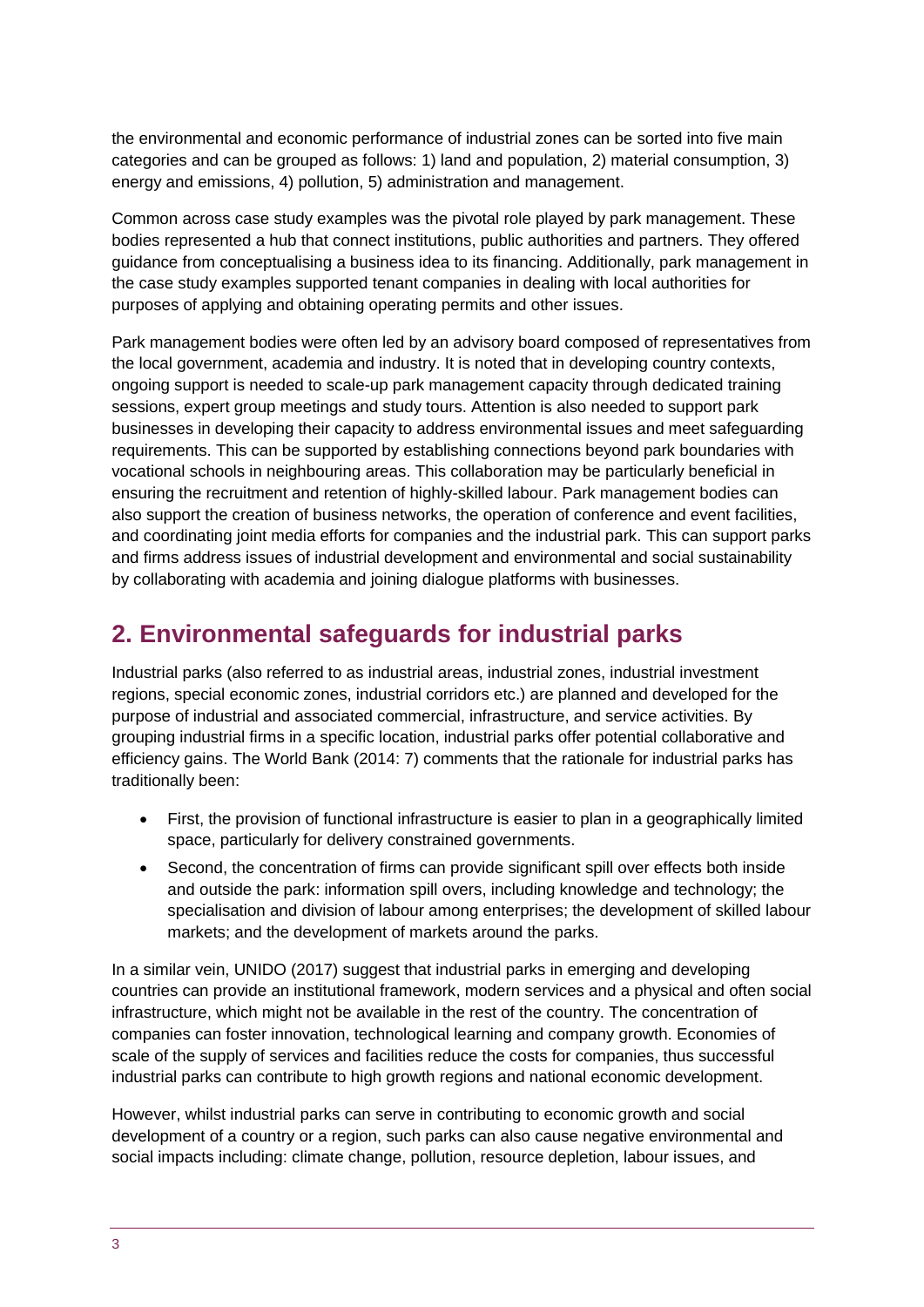attendant community disruption (UNIDO, World Bank & GIZ, 2017). UNIDO (2017) note the economic gains stemming from the creation of industrial parks may come at a loss of environmental quality within and around industrial estates. Historic examples gleaned from Chinese and South Korean experience certainly highlight this potential. In the latter, the Global Green Growth Initiative (2017: 6) report that in Ulsan, pollutants from industrial zones severely contaminated air and water, making Ulsan one of the most unliveable areas in South Korea.

More broadly, criticisms of various kinds of industrial parks have depicted these as a controversial development models based on fiscal incentives and export requirements. Certain programs have been criticised for eroding the tax base; creating vehicles for land speculation; delivering hand-outs to favoured firms; and funnelling finance to favoured districts (World Bank, 2014). Further to this, UNIDO (2017) assert that sustainable business practices have been largely ignored or overlooked by enterprises operating in such zones.

The performance failures of industrial parks (including failure to implement and enforce environmental safeguards) can often be traced to the initial planning, building and operation of such parks, the stakeholders involved and the functions they have been assigned. Steps in the process of establishing or developing an industrial park can be broadly outlined as (World Bank, 2014):

- identification of park location;
- identification of potential demand and overall dimensions;
- procurement of land;
- design and dimensioning ("master planning") within the park;
- financing and financial structuring and planning;
- procurement of infrastructure building:
- construction of infrastructure;
- operation & maintenance; and
- monitoring and evaluation.

Ensuring the implementation and enforcement of environmental safeguards is required throughout each of these stages. However, this is not a model which can be understood simply. Its performance is not uni-causal and its features are complex and deeply related to context, in particular its local political economy, industry structures and firm capabilities (World Bank, 2014).

Despite these challenges, industrial parks present a number of opportunities to support more sustainable industrial development. UNIDO, World Bank & GIZ (2017) argue that there is an opportunity to strategically plan and effectively manage industrial parks to help achieve the desired economic, social, and environmental targets.

Underlying support for the implementation of environmental safeguards in industrial parks is a belief that a positive net economic effect accompanies many environmental investments and services because they make manufacturing more efficient, i.e. decrease waste, energy efficiency and loss of materials. They also lower the costs of environmental compliance. It is asserted that where benefits are properly shared between the park management and its tenant companies, all parties can benefit (Europe and Central Asia Regional Conference on industrial parks, 2012).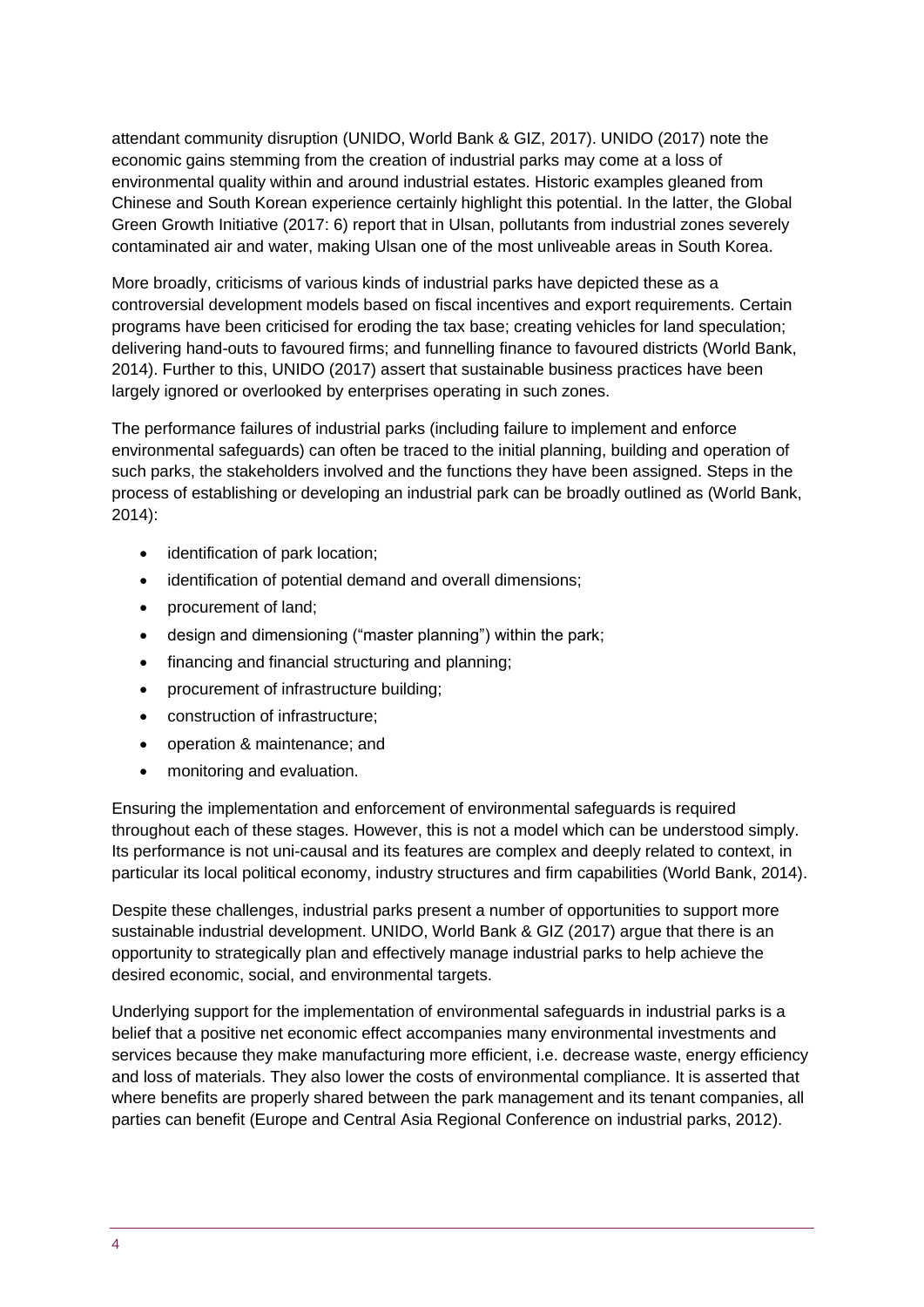The concept of eco-industrial parks (EIPs) is particularly salient for this report i.e. industrial parks in which companies cooperate with each other and with the local community trying to reduce waste and pollution, efficiently share resources and help to achieve sustainable development, with the intention to augment economic gains and improve environmental quality. Various definitions of EIPs are mobilised, with that articulated by Lowe (1997) referenced by many international organisations:

"A community of manufacturing and service businesses located together on a common property. Member businesses seek enhanced environmental, economic, and social performance through collaboration in managing environmental and resource issues. By working together, the community of businesses seeks a collective benefit that is greater than the sum of individual benefits each company would realise by only optimising its individual performance."

Although the EIP concept is well established, critics have commented on the lack of a conceptual clarity pertaining to the concept. UNIDO, World Bank and GIZ (2017) have sought to develop a common understanding of EIPs. Whilst they note that strict guidelines would be impractical due to varying country conditions and industrial park frameworks, adapting a set of common parameters to different local contexts could increase the sustainability of industrial development and enhance the credibility of EIP. With this framework, policymakers and park operators are encouraged to take the following steps (Demir et al., 2018):

- Rely on a detailed technical and financial analysis that helps build the business case for eco-industrial parks: Detailed technical and financial analysis should be conducted while executing the EIP Framework to provide evidence that beyond an economic rate of return, there is a clear business case for these industrial parks to convert to an EIP.
- Ensure regulations match EIP ambitions: Beyond financial viability, countries may have regulatory frameworks that may limit or hinder certain actions within EIPs. Countries need to ensure that their regulations and institutions facilitate and support these EIP actions.
- Nurture and monitor the EIP framework: Countries should transparently update and modify the framework to ensure there is gradual improvement of performance of EIPs and that lagging EIPs are given a chance to catch up.
- Leverage public-private dialogue: Industrial parks require a wide range of collaboration across national and private actors. EIPs make this an even more ambitious undertaking requiring a wider range of actors dealing with environment, energy, labour, and other related issues. The public and private sectors must take active steps to promote industrial development in an environmentally-sustainable manner. Proceeding with a more robust framework of what an EIP entails should build confidence that our aspirations for environmentally sustainable growth are attainable.

### **Drivers of environmental safeguards for industrial parks**

As environmental externalities become an increasingly significant factor in business operations and decision-making, UNIDO, World Bank & GIZ (2017) assert that there will continue to be an increase in trends for the development of environmental safeguards for industrial zones and particularly the development of EIPs. Further to this, with a growing global population, resources are under pressure. Industries may become less competitive due to increasing resource scarcity coupled with high and volatile energy costs. To curb these impacts and ensure productivity of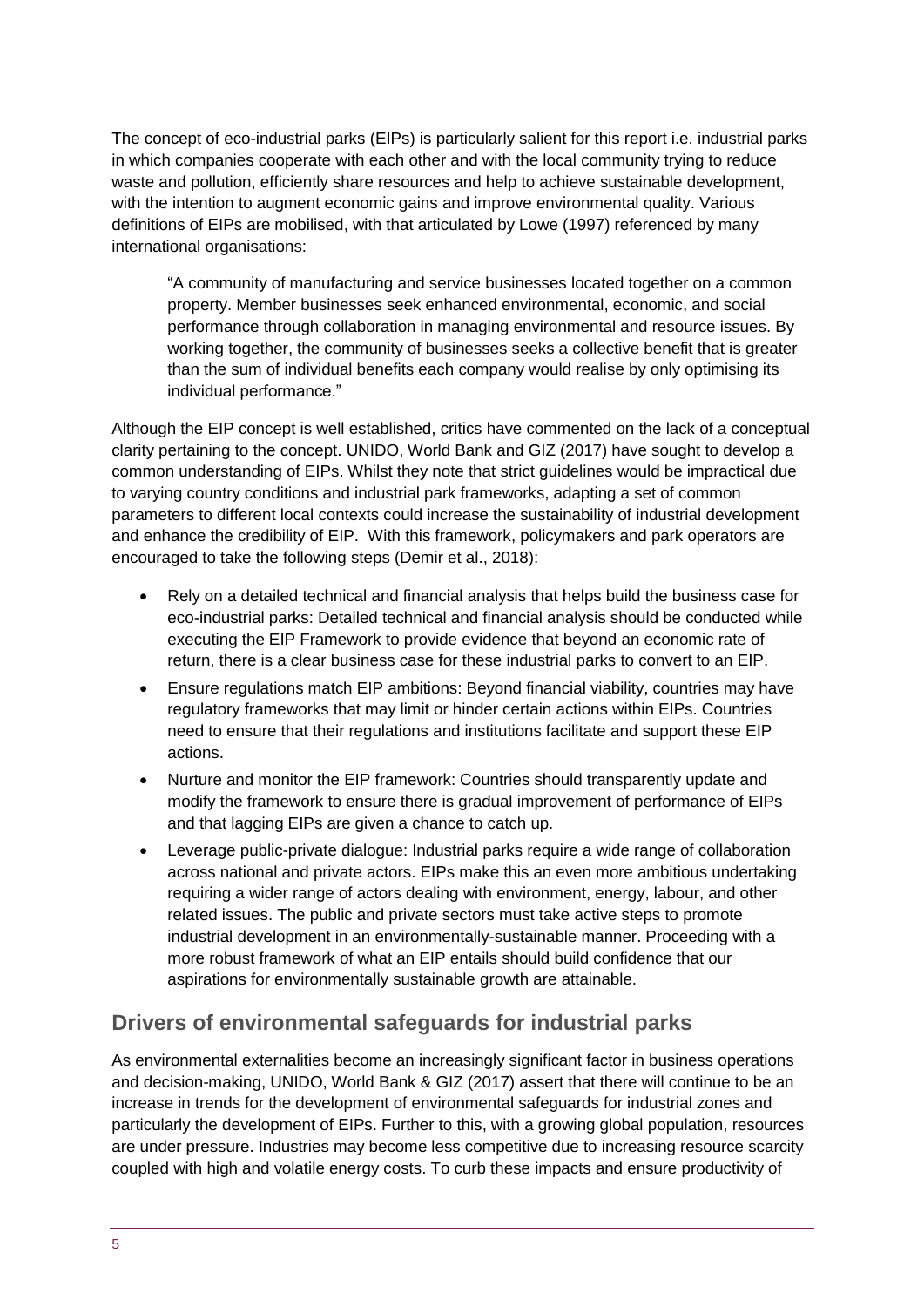industries in resource-scarce environments, governments are looking to scale up resource efficiency and cleaner production practices by promoting resource efficiency (UNIDO, 2017).

Climate change and the Paris Agreements have signalled a shift in how climate change is prioritised. Drives to finalise the agreements' National Determined Contributions, National Adaptation Programs of Action, National Appropriate Mitigation Actions, and related actions has highlighted the active role that industries play in supporting the climate actions of national governments and global supply chains. World Bank (2016) continue that driving factors will include such things as a common price on carbon and national commitments to mitigation and adaptation and implementation of such measures.

The trend toward sustainable and climate friendly products has also increased (World Bank, 2016). There is now awareness that sustainability and climate change actions along the supply chain are necessary to tackle climate change challenges. This trend has been accompanied by a visible shift in the procurement preferences of the global buyers (for example Ikea) to whom industrial park enterprises often cater. The World Bank (2016: 11) identifies drivers for the adoption of environmental safeguards in industrial parks as follows:

- Demands for more sustainably sourced and produced products.
- A desire for zone developers and operators to provide additional services to tenants and differentiate themselves from other types of industrial land.
- Growing pressure from external stakeholders such as the government, regulators, NGOs, and CSOs forcing parks to operate in an environmentally responsible fashion.
- Voluntary action by industry to self-regulate and increased focus on practical corporate social responsibility efforts.

These, among other factors, have created a demand for further knowledge and information on environmental safeguards and how to support the development of EIPs. While these drivers have contributed to a shift in industrial park management trends, it is important to note that profitability and financial viability often remain a park management and company's main objectives.

### **Guidelines for environmental safeguards in industrial parks**

A number of applicable international standards, conventions, and protocols are currently in existence that have some relevance for the application of environmental safeguards in industrial parks. These include among others:

- Stockholm Convention on Persistent Organic Pollutants [\(http://chm.pops.int/\)](http://chm.pops.int/);
- Basel Convention on the Control of Transboundary Movements of Hazardous Wastes[\(http://www.basel.int/TheConvention/Overview/tabid/1271/Default.aspx\)](http://www.basel.int/TheConvention/Overview/tabid/1271/Default.aspx);
- Vienna Convention for the Protection of the Ozone Layer [\(http://ozone.unep.org/en/treaties-and-decisions/vienna-convention-protection-ozone](http://ozone.unep.org/en/treaties-and-decisions/vienna-convention-protection-ozone-layer)[layer\)](http://ozone.unep.org/en/treaties-and-decisions/vienna-convention-protection-ozone-layer);
- Emission Thresholds from the World Health Organisation [\(http://www.who.int/mediacentre/factsheets/fs313/en/\)](http://www.who.int/mediacentre/factsheets/fs313/en/);
- International Convention for the Prevention of Pollution from Ships [\(http://www.imo.org/en/About/Conventions/ListOfConventions/Pages/International-](http://www.imo.org/en/About/Conventions/ListOfConventions/Pages/International-Convention-for-the-Prevention-of-Pollution-from-Ships-(MARPOL).aspx)[Convention-for-the-Prevention-of-Pollution-from-Ships-\(MARPOL\).aspx\)](http://www.imo.org/en/About/Conventions/ListOfConventions/Pages/International-Convention-for-the-Prevention-of-Pollution-from-Ships-(MARPOL).aspx);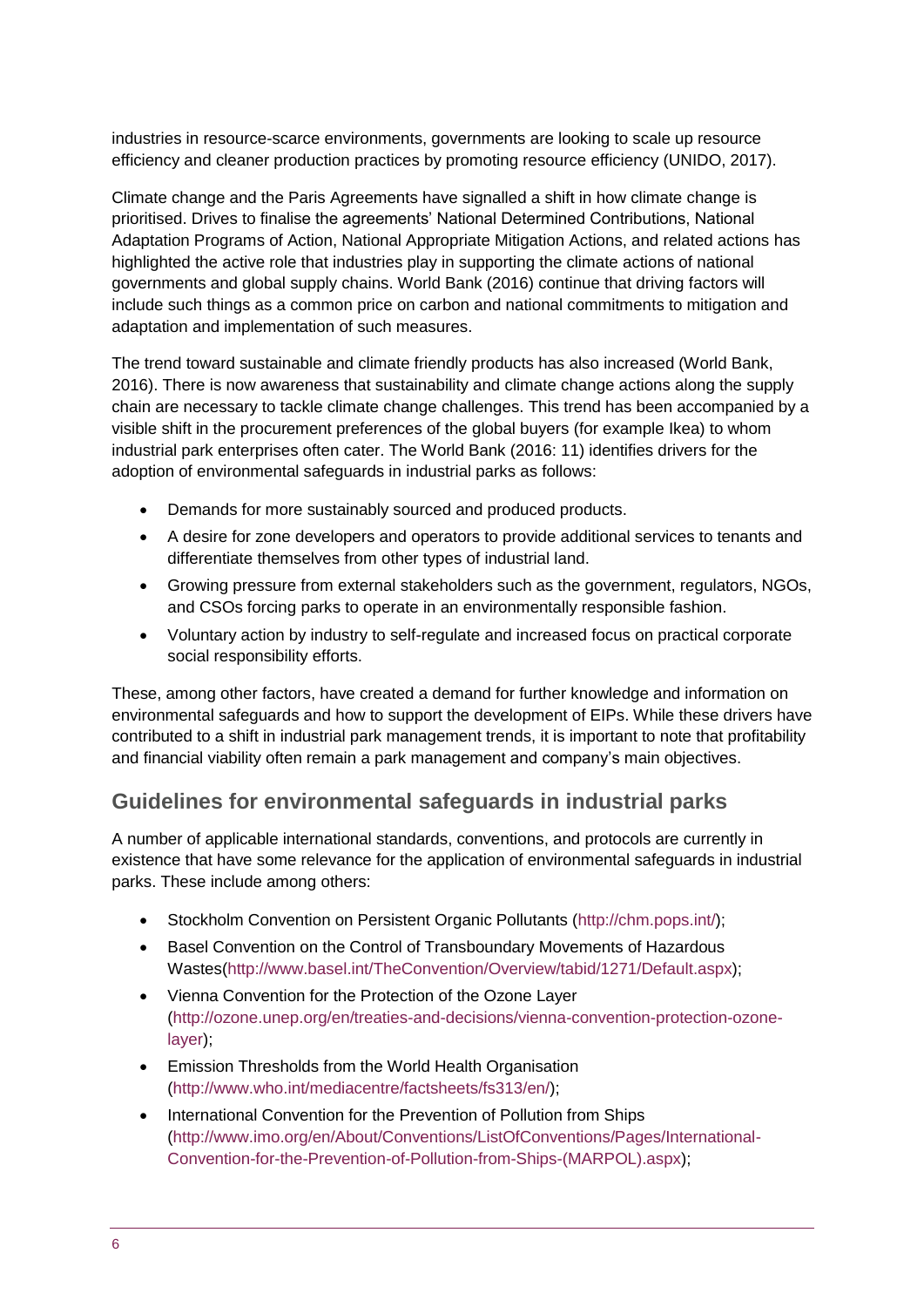- IFC Environmental, Health and Safety (EHS) Guidelines and Performance Standards [\(https://www.ifc.org/wps/wcm/connect/topics\\_ext\\_content/ifc\\_external\\_corporate\\_site/sus](https://www.ifc.org/wps/wcm/connect/topics_ext_content/ifc_external_corporate_site/sustainability-at-ifc/policies-standards/ehs-guidelines) [tainability-at-ifc/policies-standards/ehs-guidelines\)](https://www.ifc.org/wps/wcm/connect/topics_ext_content/ifc_external_corporate_site/sustainability-at-ifc/policies-standards/ehs-guidelines);
- Montreal Protocol on Substances that Deplete the Ozone Layer [\(http://ozone.unep.org/en/treaties-and-decisions/montreal-protocol-substances-deplete](http://ozone.unep.org/en/treaties-and-decisions/montreal-protocol-substances-deplete-ozone-layer)[ozone-layer\)](http://ozone.unep.org/en/treaties-and-decisions/montreal-protocol-substances-deplete-ozone-layer);
- Economic Commission for Europe (ECE) Water Convention on the Protection and Use of Transboundary Water Courses and Internal Lakes [\(https://www.unece.org/fileadmin/DAM/env/water/pdf/watercon.pdf\)](https://www.unece.org/fileadmin/DAM/env/water/pdf/watercon.pdf);
- Ramsar Convention of Wetlands [\(https://www.ramsar.org/\)](https://www.ramsar.org/);
- Food and Agriculture Organization (FAO) International Code of Conduct on the Distribution and Use of Pesticides [\(http://www.fao.org/docrep/005/Y4544E/y4544e00.htm\)](http://www.fao.org/docrep/005/Y4544E/y4544e00.htm);
- World Health Organization (WHO) Recommended Classifications of Pesticides by Hazard Class la/lb [\(http://www.who.int/ipcs/publications/pesticides\\_hazard/en/\)](http://www.who.int/ipcs/publications/pesticides_hazard/en/);
- Espoo Convention on Environmental Impact Assessment in the Transboundary Context [\(https://www.unece.org/env/eia/welcome.html\)](https://www.unece.org/env/eia/welcome.html).

The Asian Development Bank (ADB, 2012) have also compiled a sourcebook of environmental safeguards. The Sourcebook is based on ADB's experience in environmental assessment and management, and international good practices adopted by other multilateral development banks. Similarly, the World Bank Group have developed an exhaustive list of Environmental, Health and Safety Guidelines and technical reference documents with general and industry-specific examples of Good International Industry Practice (GIIP).<sup>1</sup>

Given the number of standards and demands for their application in different industrial park contexts as well as the differing capacities of park management, implementation can be challenging. Further to this, despite reference to Lowe's (1997) definition of EIP's, there is much debate as to what constitutes an EIP, how one can be established and supported and how best to enforce environmental safeguards in such areas. Such definitional ambiguity have led to World Bank (2016) concluding that the current global framework for EIPs and lack of standards delay trust in the concept and prevent the EIP "brand" from being a market driver.

A lack of guidance, indicators and internationally agreed benchmarks present a challenge in directing prospective developers in the right direction, as well as in quantifying and communicating the benefits to firms of implementing environmental safeguards in industrial parks. Efforts, led by UNIDO have seen the increased codification of guidance. UNIDO (2017) assert that that a commonly agreed framework and set of indicators are needed to design and measure management and governance practices, social benefits, knowledge sharing efforts/results, and collaboration that lead to greater resilience and competitiveness. To support the development of environmental safeguards in industrial parks, World Bank (2016) comment that the international community and industrial park investors need to take the initiative to develop a common understanding of EIPs and their technical requirements. Further, this needs

-

<sup>1</sup> [https://www.ifc.org/wps/wcm/connect/topics\\_ext\\_content/ifc\\_external\\_corporate\\_site/sustainability-at](https://www.ifc.org/wps/wcm/connect/topics_ext_content/ifc_external_corporate_site/sustainability-at-ifc/policies-standards/ehs-guidelines)[ifc/policies-standards/ehs-guidelines](https://www.ifc.org/wps/wcm/connect/topics_ext_content/ifc_external_corporate_site/sustainability-at-ifc/policies-standards/ehs-guidelines)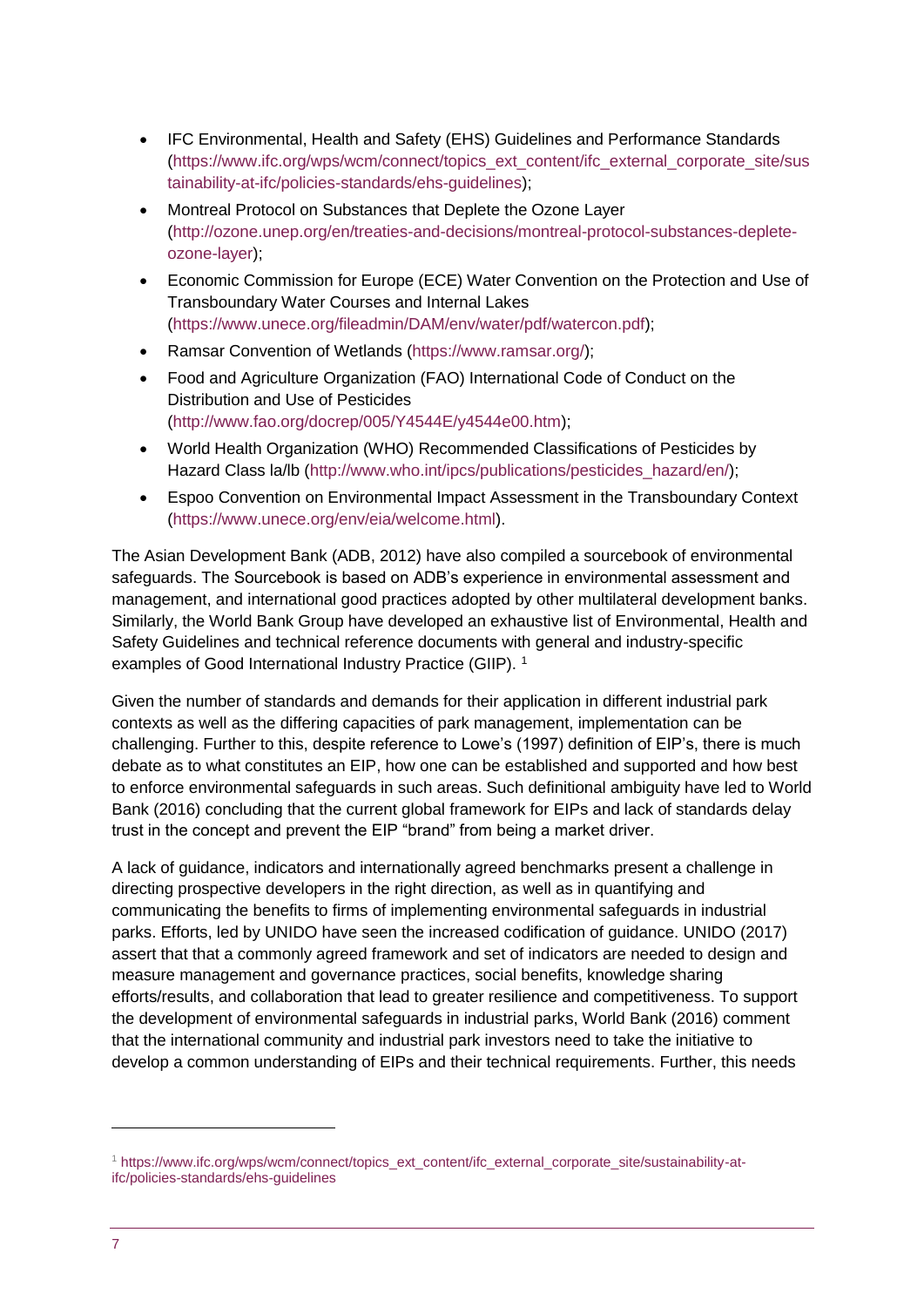to be complemented by national frameworks that are supportive and committed to implementing good industrial practices and environmental regulations to form a baseline for EIP growth.

One attempt to support both countries and industries is UNIDO's Resource Efficient and Cleaner Production (RECP) method. This approach entails the continuous application of preventive environmental strategies to processes, products and services in order to increase efficiency and reduce risks to humans and the environment. Convened by UNIDO and UNEP, the Global Network for Resource Efficient and Cleaner Production (RECP*net*) <sup>2</sup> brings together leading RECP service providers on a global and regional level to catalyse the effective and widespread application of RECP in developing and transition economies. It does so by offering specialised, high-quality technical and advisory services to industries, capitalizing on synergies between its members and working to continuously improve their capacities.

Arriving at globally agreed norms is, however, challenging given that the activities and regulatory environments that define national governance legislation, regulations and structures for industrial parks vary considerably across countries. GIZ (2015) have developed a series of guidelines to support the development of Sustainable Industrial Areas focused on the management level of an industrial zone or park. Whilst they intend to guide the industrial area as a whole to become more sustainable, these guidelines include clear reference to how environmental safeguards can be developed and enforced. These are further developed by UNIDO, World Bank and GIZ (2017) framework.

This innovative approach suggest a set of "minimum requirements" or "sustainability performance standards" for industrial parks, covering legal compliance as well as socio-economic, environmental, and management aspects. Such standards provide benchmarks for assessing existing industrial parks, planning retrofitting measures for existing parks, or better planning new industrial parks with the end goal of driving inclusive and sustainable industrialisation (GIZ, 2015: 6-12). Features are paraphrased in the following with environmental safeguards cross cutting each element:

#### **Organisational features**

- **Site Master Planning**: The successful implementation of a sustainable industrial area requires a holistic and detailed planning process that considers equally environmental, social and economic issues from the outset.
- **Management Structure**: For an industrial area considered to be well managed, well organised and prepared to implement sustainability measures, a management structure is required. This structure needs to be endowed with clear mandates, an adequate budget line and should be in the position to define by-laws compulsory inside the industrial park (e.g. park charter, corporate social responsibility charter, environmental, occupational health and safety, social standards, etc.). Enforcement of such rules must be monitored (e.g. by Key Performance Indicators).
- **Service Orientation:** Management units of sustainable industrial areas should regard themselves as service providers rather than as administrative units. This needs a clear understanding about the needs of the customers who are primarily the resident

-

<sup>2</sup> <http://www.recpnet.org/kms-documents/>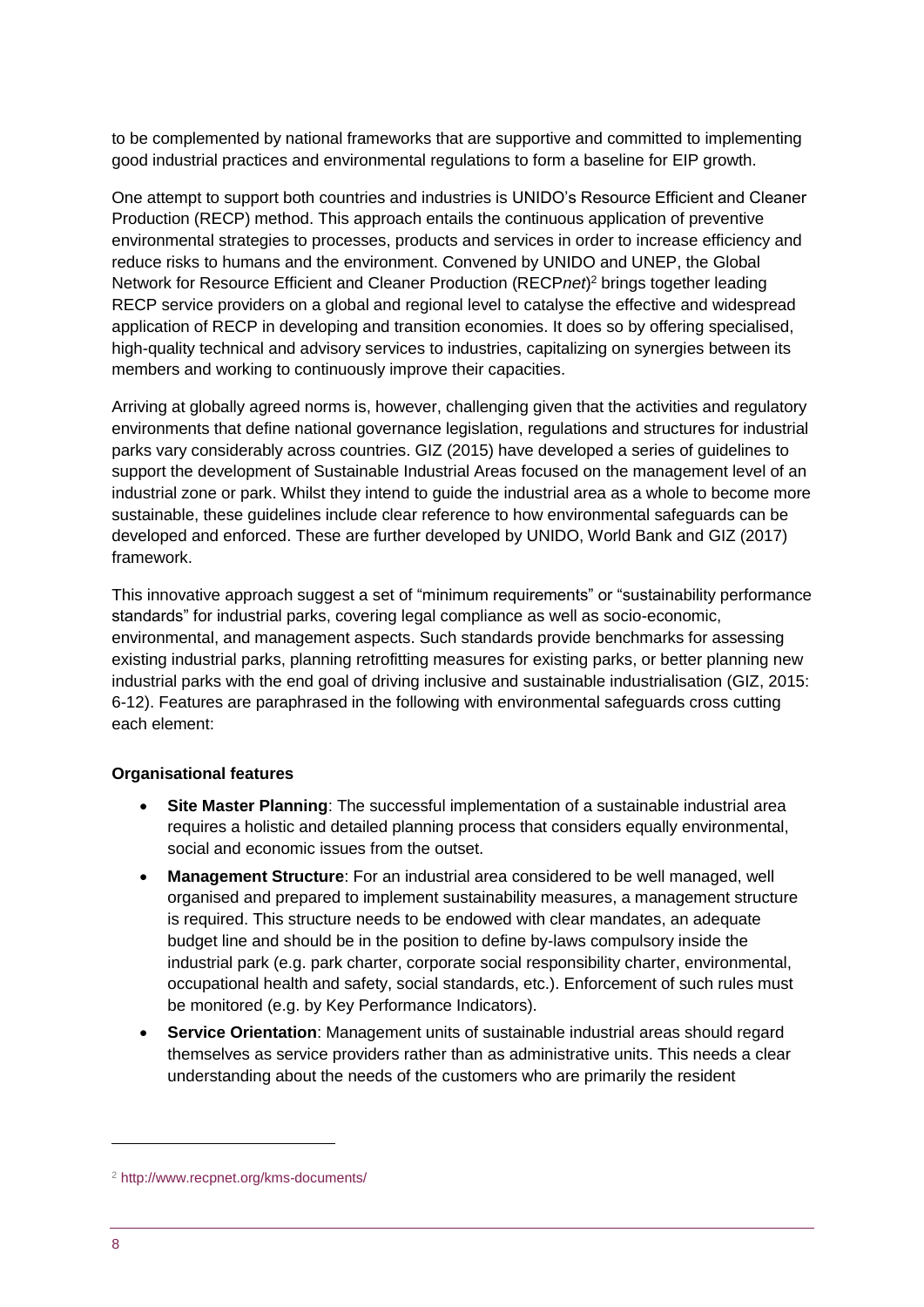companies inside the industrial areas but also the municipal and state-level administration and the surrounding industry and population.

- **Networking & Cooperation**: Networking is a key element to achieve sustainability. Firstly, inside the industrial area, where the park management initiates a closer cooperation among the companies to enable synergies in doing business together (e.g. obtain contracts at large scale or joint procurement on better terms), in exchanging knowledge on energy and resource efficiency, and in fostering the exchange of services, materials, energy and by-products. Secondly, the park management develops business networks with companies outside the park, upstream and downstream, in order to optimise sales or purchasing conditions. And thirdly, it supports the participation of the neighbouring community.
- **Participation in Planning and Operation**: A good planning process is one cornerstone of a sustainable industrial area. Ideally, sustainability criteria are included from the start during master planning and all following planning steps. Besides considering economic and environmental aspect, social participation within the park and between the park and the local population is key.
- **Maintenance, Cleaning, Retrofitting**: In a sustainable industrial area processes have to be developed and mechanisms put in place to maintain the industrial park, which includes cleaning, infrastructure up-keeping and modernising/retrofitting infrastructure. The cleaning and up-keeping services are usually financed by the companies in the area which pay a respective fee to the management unit. The same applies for large scale retrofitting measures. Under certain circumstances, governmental funding or co-funding for retrofitting measures to promote certain industries or regions can be eligible as well.
- **Disaster Risk Management**: The management unit of the industrial area needs to take precautions for two types of risks, risks related to the operation of the industrial area and natural risks. It is the responsibility of the management to implement measures for prevention and management of all emergencies which result from industrial activities (e.g. explosions, fires in chemical processes, adequate and comprehensive transport and storage of dangerous goods, release of hazardous substances). Additionally, the management needs to be prepared for those risks that are not directly related to the operations on site, such as natural disasters (e.g. earthquakes, avalanches, storms, flooding, and land - slides).

#### **Economic and Infrastructure Features**

- **Economic Viability of Management and Site Management**: This requires a business plan, which brings forecasted expenditures and revenues into balance. Revenues are expected from selling and renting the plots, from monthly operating/service fees paid by resident companies and governmental funds for providing housing, education, health or other services to the community. The income has to cover costs for the management of the park, provision of services and taxes paid to the government if profits are achieved.
- **Fiscal Effects on the Municipality**: An industrial site should create positive effects for the municipality or community it is located in as well as for the entire economic region. Successful parks are able to influence the regional economic development positively by initiating new supply and product chains and increased economic activities.
- **Infrastructure Provision and Logistics in General**: Within the industrial area, infrastructure provision and management is the most obvious role of a park operator.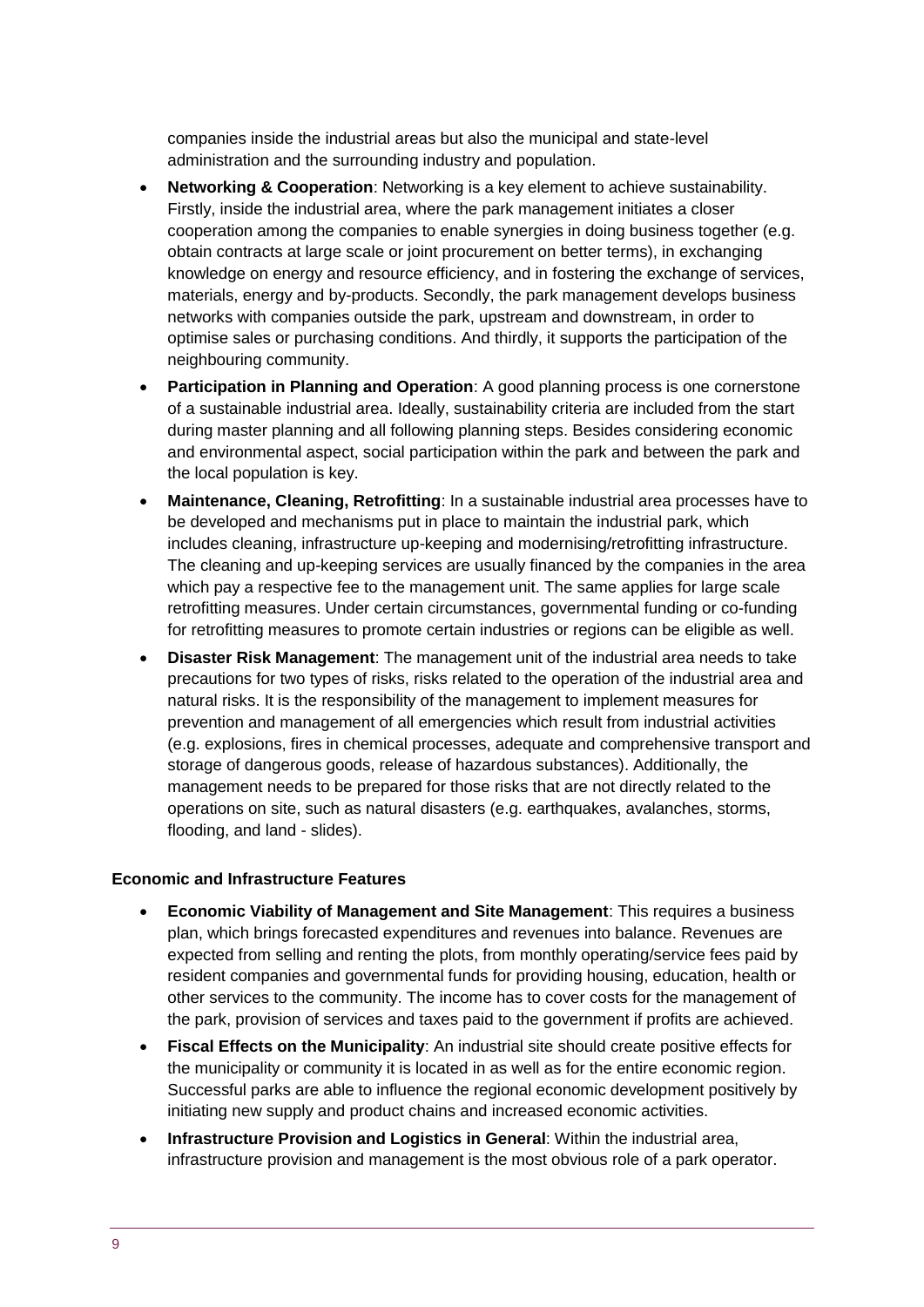However, operators of industrial sites often tend to restrict themselves to the building of roads and the provision of energy and water. However, modern industrial areas have a more holistic approach and take care of all aspects of infrastructure and logistics, supply of energy, water and goods, collection and treatment of effluents and waste as well as provision of communication networks.

- **Energy Generation and Distribution**: Energy supply and distribution needs to be based on an integrated system of incoming energy from outside the industrial area and energy generation inside the area. The management company may buy energy in large quantities from external suppliers or generate energy internally from conventional fuels, renewable energy sources and waste or utilise waste energy, heat and steam coming from the resident companies. This requires an integrated electricity, gas and steam distribution network operated by a single entity, ideally the management unit itself.
- **Waste Management**: Waste management in sustainable industrial areas should follow the principles of the waste management hierarchy which gives avoidance of waste, reuse, recycling and conversion into energy priority to incineration and disposal. In order to set up such a system, the park management needs to offer advice on how to prevent, minimise and separate the waste within the companies. Furthermore it provides joint service facilities at park level for the collection, sorting, treatment, recycling and disposal of the different types of waste including those which are hazardous.
- **Water and Wastewater Management**: The scarce resource water should be attended to a holistic water and wastewater management approach. Responding to the different qualities of drinking and process water needed in the park, the management must be able to offer several water qualities, ideally in a cascading way based on re-use concepts to save water. An analysis of the water distribution system constitutes the basis for identifying the requirements of the industry and existing water saving potentials. Advice and support to reduce water consumption and reuse wastewater is given to companies to raise awareness in the industry. Rainwater harvesting should be practiced on park facilities and the collected water should be made available (after conditioning) to the companies for production purposes.
- **Transport system**: Inside the industrial area transport of goods and passengers has to be provided. While the transport of goods is mainly organised by the companies themselves or given to private logistic companies, passenger transport of staff and customers to and inside the area requires the attention of the management unit. Sufficient integration into a public transport system is often not the case.

#### **Environmental Features**

 **Knowledge about/application of environmental standards, enhanced environmental protection**: A prominent task of the management unit of the industrial area is to help endorse respective laws and regulations and introduce on-site rules. For that purpose, management should provide detailed information about existing environmental laws and environmental standards, both international and national and give advice on their application in the park, e.g. by informing companies in seminars or training staff of the companies. Examples of best practices should be collected and tested regarding their applicability in the park. Rewarding good examples of on-site companies for the most sustainable/environmental-friendly practices help to improve the environmental protection.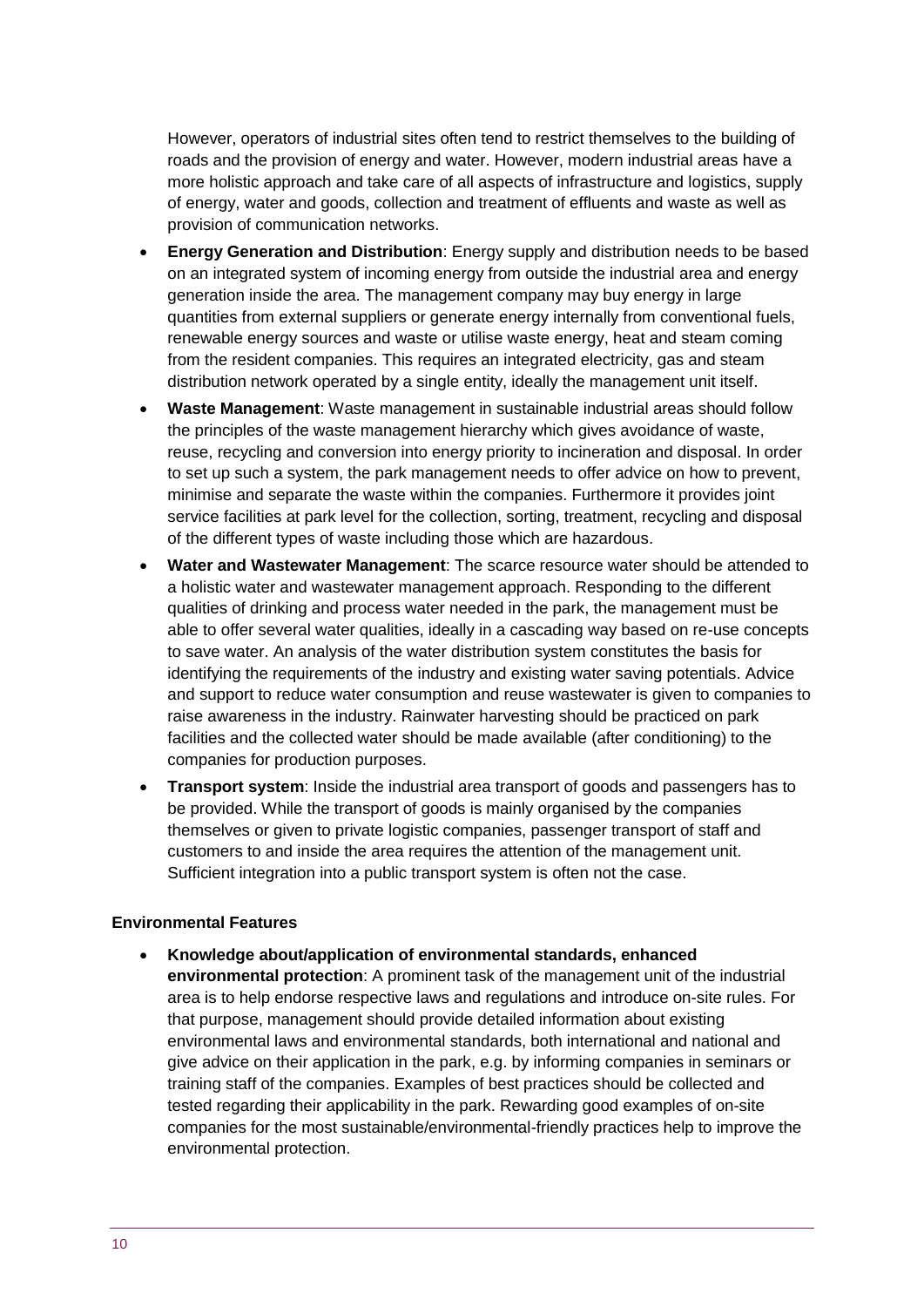- **Promotion of Resource Efficiency and Industrial Symbiosis**: It is the task of the management of an industrial area to promote resource efficiency. It should give advice on the topic and support the effort of companies to increase their resource efficiency. In offering training and carrying out company audits possible areas for improvement are identified. Advice on resource efficient technologies and process concepts will enable the companies in the park to increase their resource efficiency. The park management itself should also become a model in providing a resource efficient infrastructure and using their own resource efficient low-energy buildings.
- **Monitoring and Control of Emissions**: To maintain and enforce the environmental targets of the park, the park management needs to monitor emissions. Besides air borne emissions like partials, aerosols, gases and odour also noise and light should be registered. Measurements should take place at individual workplaces (important for occupational health and safety), at emitting sources on company premises (e.g. stacks; verification of allowed emission limits) and open spaces within the park area (measuring the ambient pollution of the industrial area). These measurements are carried out sporadically, in regular intervals or continuously. They can be carried out by the companies themselves, the park management, government authorities or contracted environmental labs.
- **Groundwater and Soil Protection**: Industrial areas consume land and bear risks of polluting the used land. Pollution of the soil and subsequently the groundwater resources can occur through the leakage of fuel, production liquids or wastewater. Other sources of pollution are dumping of waste or other types of solid residues of production processes. It is the duty of the management unit of the industrial area to monitor the compliance of the companies with the respective laws and in their absence to set compulsory rules for the operations on their site to prevent soil and groundwater pollution.
- **Promotion of Biodiversity**: As the economic performance of businesses depends on functioning ecosystem services, for instance regarding water supply for the production process and fresh air for employees' health and productivity, aspects of biodiversity should be a central feature of site master planning as well as of the park's code of conduct. In doing so, functioning ecosystems and biodiversity will be preserved while business risks, for instance with regard to climate change impacts, like water shortages and heat waves, will be mitigated.
- **Efficient Land Use**: During master planning of new industrial areas concepts for efficient land use have to be developed. These concepts take the existing local land use planning into account and make use of the provided space in a sensible manner. If a local land use plan does not exist, other strategic government documents and the already existing infrastructure have to be taken into account.
- **Climate Change Mitigation and Adaptation**: To achieve sustainability of industrial parks the issues of climate change mitigation and adaptation can no longer be neglected. While the reduction of greenhouse gases goes in line with measures to increase energy and resource efficiency, adaptation is required to maintain long term operability under changing climate conditions.

#### **Social Features**

 **Social Infrastructure**: Social infrastructure addresses different aspects to improve the living and working conditions of the employees, as well as of the neighbouring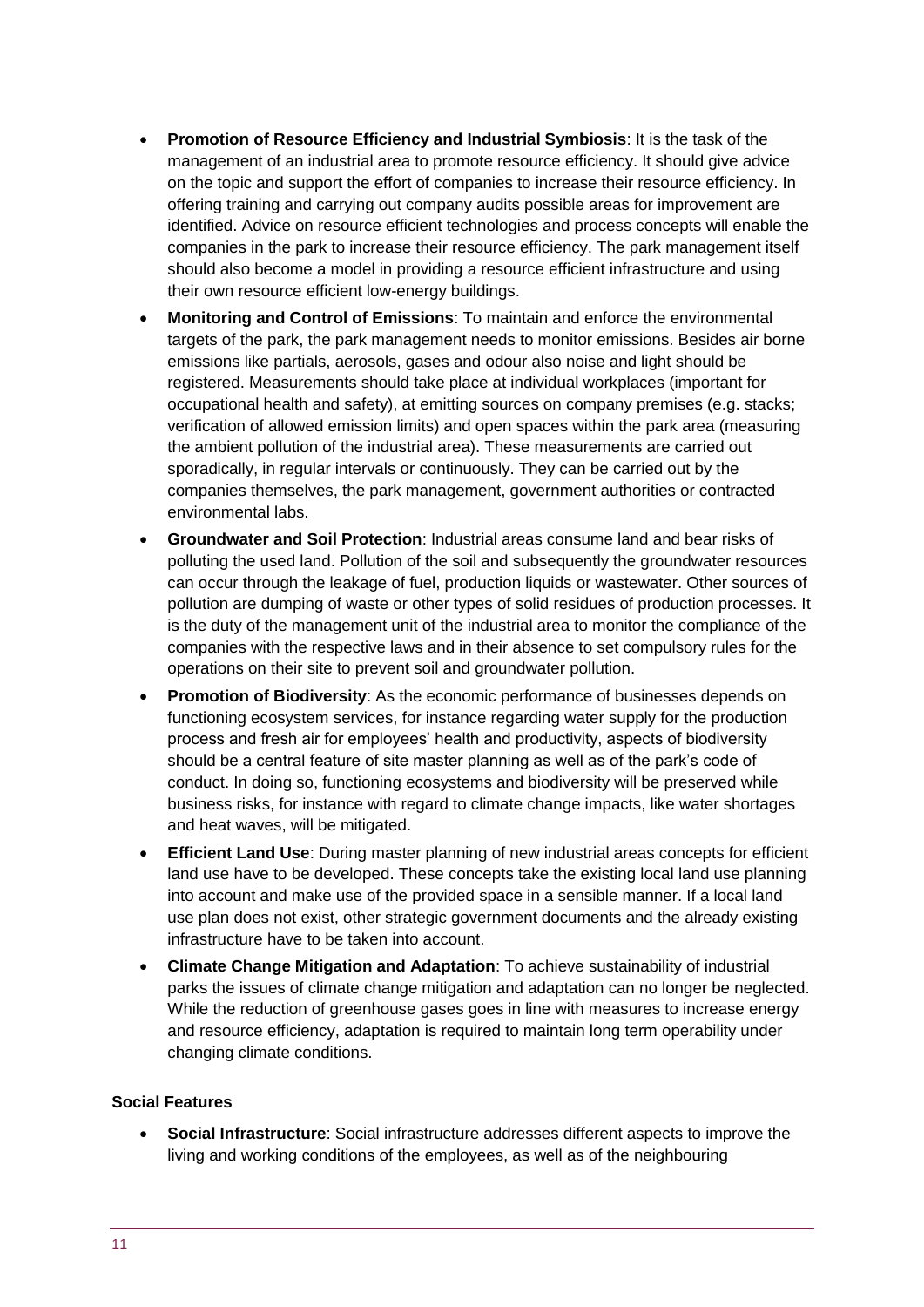communities. Needs of employees might vary depending on the sector and country. It also makes a difference if employees commute every day into the industrial area or live inside it. While some sites are pure industrial areas, others have to be regarded as communal development zones with a wide spectrum of facilities and activities.

- **Promotion of Lodging Standards**: For large industrial areas and in particular for mixeduse zones the provision of accommodation for workers and employees within or close to the industrial area should be considered. This reduces the needs for transport and shortens the travelling time of workers to their workplace. Some production sites also require seasonal work forces which typically do not have permanent houses in the vicinity. Moreover diverging accommodation needs for truck drivers, visitors and other clients need to be considered. To guarantee that lodging facilities are acceptable, housing standards have to be defined and should be monitored by park management.
- **Security Concept**: A security concept is crucial for both the personal security of the employees and the security of the companies against burglary. In a closed industrial area security can be achieved in limiting the access points of the park which are constantly under surveillance. Within the park good lighting, camera surveillance, emergency phones and patrolling security personnel are key elements to enhance security.
- **Promotion of Working and Occupational Health Standards**: The promotion of working and occupational health standards in the industrial area addresses health and safety at the workplace itself. It comprises aspects such as workplace comfort regarding air quality, visual comfort, noise protection and an appropriate work-rest balance. Regular medical check-ups of workers and employees, provision of safety gear (protective goggles, glows, safety shoes, filter masks, etc.), monitoring of exposure limits and safety trainings are important measures to increase occupational health and safety.
- **Promotion of Gender Equality:** Although often a large part of the workforce of an industrial area, parks do not care sufficiently about the specific needs of women. Ignorance exists for example regarding their needs for separate toilets and washing facilities, their various roles as worker, housewife and mother, their vulnerability in respect to security or their different requirements as business women or entrepreneurs.
- **Encouragement of Trade Unions and NGOs**: Transparency is an important attribute of a sustainable industrial area. It includes not only the information of everybody inside and outside of the park regarding the future development or possible environmental risks but also intends to promote civil society and the activities of its institutions in the industrial area. While trade unions in particular take care of the workers' rights and are an important factor for better working conditions, NGOs and other civil society organisations will address more general environmental, social and even political issues.

### **Barriers/gaps in enforcing government regulations and global norms**

Whilst the above provides a clear steer as to how environmental safeguards can be designed and implemented, a number of barriers exist in designing and implementing environmental safeguards for new as well as existing parks. The type and severity of barriers varies across different industrial parks. According to the World Bank (2016), those tasked with implementing environmental safeguards in existing parks are faced with the challenge of enforcing regulations in contexts where complex processes and existing infrastructure are already operational which can present technical design, installation, and operational challenges for ensuring the application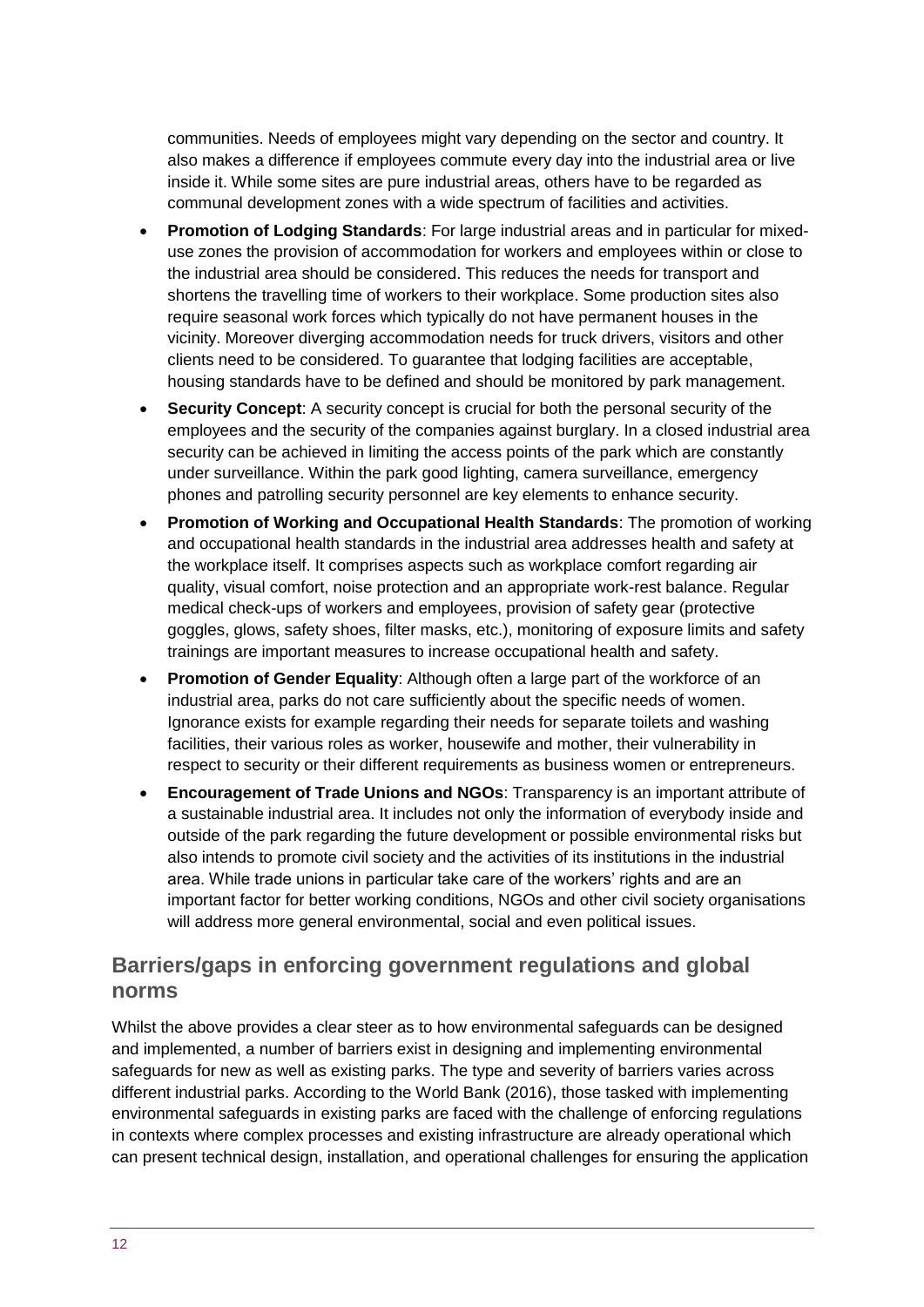of environmental safeguards. Accordingly, stakeholders must tailor or phase the implementation and enforcement of regulation within parks to ensure the barriers faced can be overcome.

In contexts of implementing and enforcing environmental safeguards in new parks, this will likely require time allocation, expenditure in planning and designing regulations, and ensuring the development of monitoring and evaluation capabilities. The World Bank (2016) suggests that, this can be supported from the outset through detailed front-end engineering design phases, which can allow for the integration of the most efficient and cost-effective design, as well as the adoption of eco-efficient processes and embedding of commitment to regulations.

There are currently a number of complementary tools and processes to assist governments and industrial park stakeholders to progress in the implementation of inclusive and sustainable industrial development. However, a consolidated and targeted framework for EIPs is largely lacking at the international level and there is still no consolidated and internationally accepted criteria or performance indicators for what constitutes an EIP (UNIDO, World Bank and GIZ, 2017). Consolidated and targeted guidelines for environmental safeguards are thus largely lacking stemming from a number of factors (UNIDO, World Bank, GIZ, 2017: 16).

- Divergence in name and understanding: The EIP concept can mean different things to different parties. While similarities exist across the breadth of literature, stakeholders require a clear and consistent designation from the international community;
- Practice does not yet match ambition: Some parks describe themselves as an EIP, but fall short in performance. For instance, they may not be continuously implementing environmental and social improvements;
- There is potential to leverage best-in-class examples: Many good practice elements exist, but these need to be brought together and implemented routinely in the planning, development, and management of industrial parks;
- Barriers and market failures still exist: Lack of experience, awareness, and supporting regulations, as well as enforcement, slow the development and implementation of EIPs.

In developing and emerging countries there are many difficulties arising from lack of experience, lack of awareness and lack of regulations and its enforcement. Below are some examples of common barriers:

#### **Table 1: Key barriers for EIPs and potential solutions (Source UNIDO, World Bank & GIZ: 25).**

**Regulatory Barriers**: The lack of sufficient, appropriate and enforcement of regulations limits the push for traditional industrial parks and their resident businesses to transform their operations into sustainable production centres.

| <b>Barriers</b>                                                                                                 | <b>Sample Solutions</b>                                                                                                                      |  |  |
|-----------------------------------------------------------------------------------------------------------------|----------------------------------------------------------------------------------------------------------------------------------------------|--|--|
| Lack of suitable policies to encourage EIP<br>development (both command and control, and fiscal<br>incentives). | Seek to understand the key national and local<br>barriers to the adoption of environmental and social<br>standards in industrial operations. |  |  |
| Lack of policies to encourage clean technology<br>development and adoption.                                     | Set hard and soft targets for the development of EIPs.                                                                                       |  |  |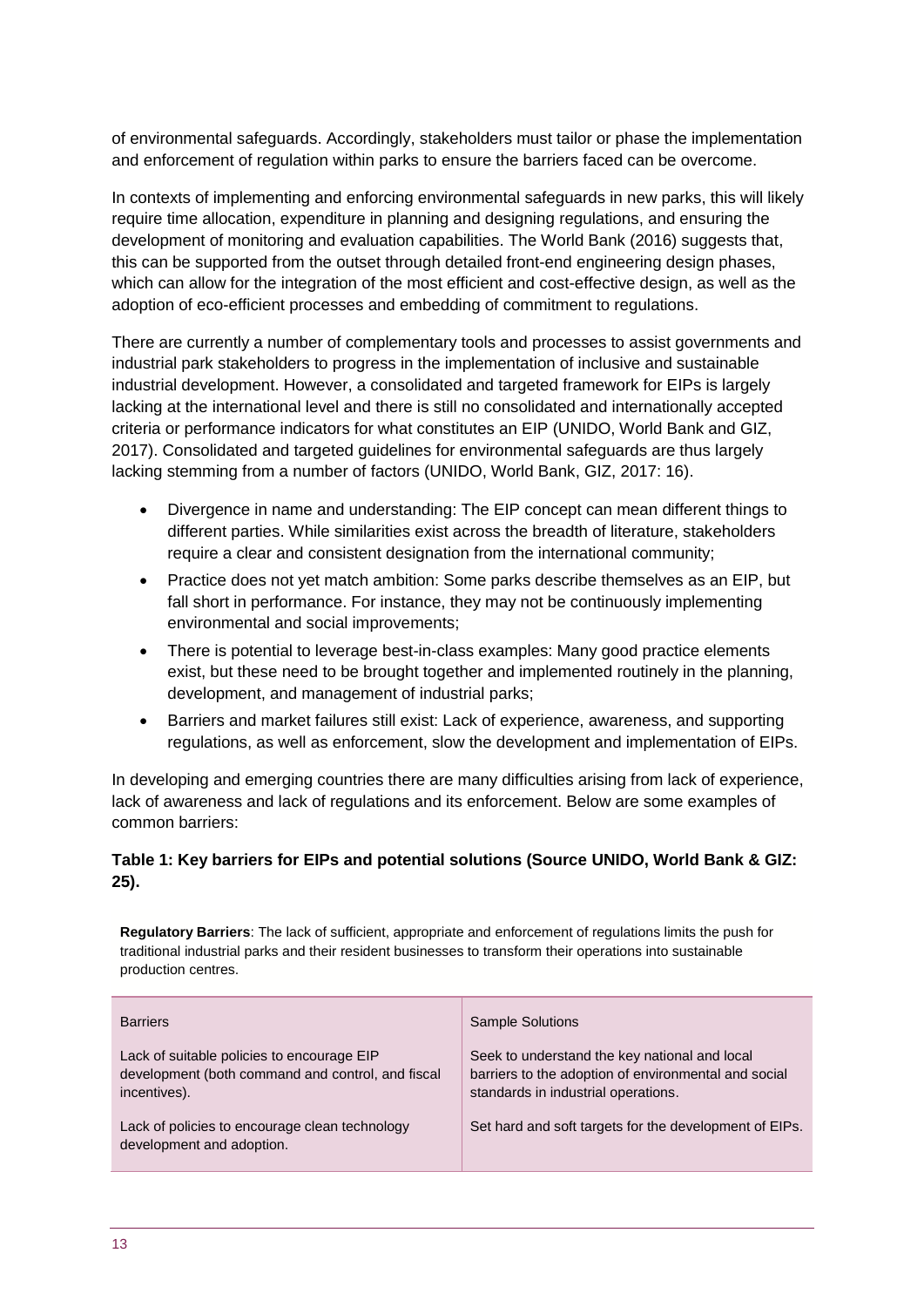| Lack of transparency surrounding industrial             | Develop command and control, and fiscal incentives |
|---------------------------------------------------------|----------------------------------------------------|
| regulations and enforcement.                            | that encourage EIPs.                               |
|                                                         |                                                    |
| Regulations are not universally applied, leading to     | Develop regulations that are conducive to the      |
| competitive disadvantages.                              | development of an enabling environment for EIPs.   |
|                                                         |                                                    |
| Limited ability of stakeholders to transpose privileged | Engage in national, regional, and international    |
| regulatory frameworks into industrial parks.            | dialogue to source best practices, rather than     |
|                                                         | duplicate existing practices.                      |
|                                                         |                                                    |

**Technological and socio-economic barriers**: Certain high impact and innovative technological solutions are not advanced enough, and/or are cost prohibitive to implement — especially in low margin environments and developing contexts. Competitive concerns can arise for firms in parks having to bear higher costs (due to higher environmental and social performance requirements) relative to those that do not, when both compete in the same markets.

| Barriers:                                                                                                 | Sample Solutions:                                                                                                                                           |
|-----------------------------------------------------------------------------------------------------------|-------------------------------------------------------------------------------------------------------------------------------------------------------------|
| Park management entity and enterprises lack<br>financing to implement pollution prevention<br>mechanisms. | Policy makers can: Provide capital subsidies and<br>technical assistance to assist with the implementation<br>of new technologies.                          |
| High upfront capital costs with long returns on<br>investment prospects limit implementation.             | Encourage technological cooperation programs.                                                                                                               |
| Limited financial support for innovative processes and                                                    | Promote mechanisms to encourage standardization.                                                                                                            |
| environmental measures from the park to resident<br>enterprises.                                          | Promote socially responsible business practices.                                                                                                            |
|                                                                                                           | EIPs can: Engage in park-level dialogue and                                                                                                                 |
| Park management is not entrusted with clear and<br>appropriate mandates and budgets.                      | enterprise training to improve awareness of the most<br>cost effective and advanced technology solutions and<br>socially responsible business practices and |
| Long lead times and disruptions in installing new<br>technologies.                                        | associated benefits.                                                                                                                                        |
|                                                                                                           | Deploy outsourced, technically sound infrastructure                                                                                                         |
| Limited understanding of the benefits of socially<br>responsible business practices.                      | and services through viable business models.                                                                                                                |
| Lack of research funding.                                                                                 |                                                                                                                                                             |

**Institutional and organisational capacity**: There are potentially a large number of internal barriers, one of the most important being technical capacity

| <b>Example Solutions:</b>                                                                              |  |  |  |
|--------------------------------------------------------------------------------------------------------|--|--|--|
| Policy makers can: Prepare national guidelines and<br>standards for EIPs. The standards suggested here |  |  |  |
| can help inform frameworks and serve as a<br>benchmark.                                                |  |  |  |
| Fund training programs.                                                                                |  |  |  |
| EIPs can: Examine sector-specific international best<br>practices and replicate them across the parks. |  |  |  |
|                                                                                                        |  |  |  |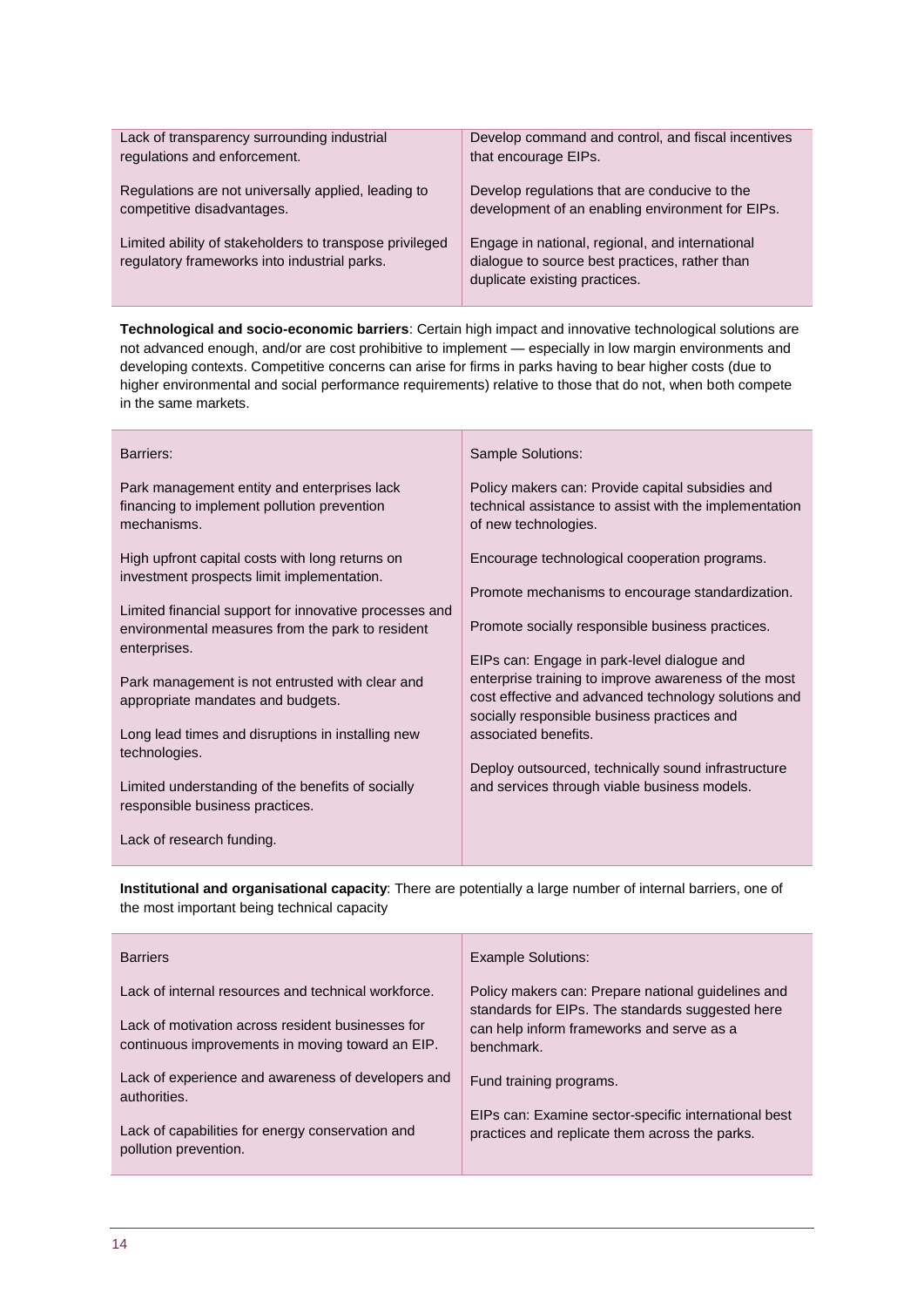| Lack of stakeholder communication channels.                                                         | Develop internal training programs to build human<br>resource capacities, which in turn can provide a |  |  |  |
|-----------------------------------------------------------------------------------------------------|-------------------------------------------------------------------------------------------------------|--|--|--|
| Lack of management resources.                                                                       | competitive advantage.                                                                                |  |  |  |
| Lack of indicators and guidelines.                                                                  | Engage with national and regional stakeholders to                                                     |  |  |  |
| More pressing priorities than environment, safety, and                                              | build external capacity and confidence in EIPs.                                                       |  |  |  |
| social cohesiveness.                                                                                | Engage competent professionals and/or qualified                                                       |  |  |  |
| Lack of external support from owners, value chains,<br>communities and international organizations. | companies in undertaking EIP assessments, site<br>master planning, and so on.                         |  |  |  |

# <span id="page-14-0"></span>**3. Governance and management of eco-industrial parks**

It is important to make a distinction between the governance and management of industrial parks. The governance of an industrial park deals with the setting of rules and standards as well as the monitoring of their implementation (with an option for sanctions in case of noncompliance) (UNIDO, 2016). This is particularly pertinent when considering the implementation and enforcement of environmental safeguards. Management is more narrowly concerned with planning, implementing and operating an industrial estate though still pertinent to the implementation of environmental safeguards.

In a global assessment of EIPs, UNIDO (2016) concluded that information regarding the governance mechanisms and setting of rules and standards for surveyed EIPs was limited and therefore did not allow for a substantive analysis. However, information on the monitoring was more accessible.

UNIDO (2016) reported that circa half of the industrial parks surveyed monitoring their performance and the other half were committed to ensuring monitoring responsibilities in future, subject to new regulations coming in place. Monitoring of park performance is considered a condition to be able to track progress against identified goals and set standards and hence demonstrate environmental, economic and social outcomes in an efficient, transparent and accountable manner. Monitoring is a prerequisite for good environmental management. A successful EIP must have monitoring to be able to assess the differences in indicators before and after the measures.

### **Case Studies**

International examples demonstrate that the successful implementation of environmental safeguards in industrial parks is dependent on the parks ability to compete and offer costeffective and non-disruptive solutions to resident firms. For example, the lack of access to competitively priced water, energy, and raw materials, as well as the risk of disrupting operations to accommodate innovative low carbon technologies and process improvements, can be potential barriers to firms establishing and operating environmental safeguards in industrial parks. In what follows I provide a number of case studies of efforts to implement or enforce environmental safeguards in industrial parks at both the national and local level, these touch on the governance and management structures and processes that may prove supportive of developing, implementing and enforcing environmental safeguards.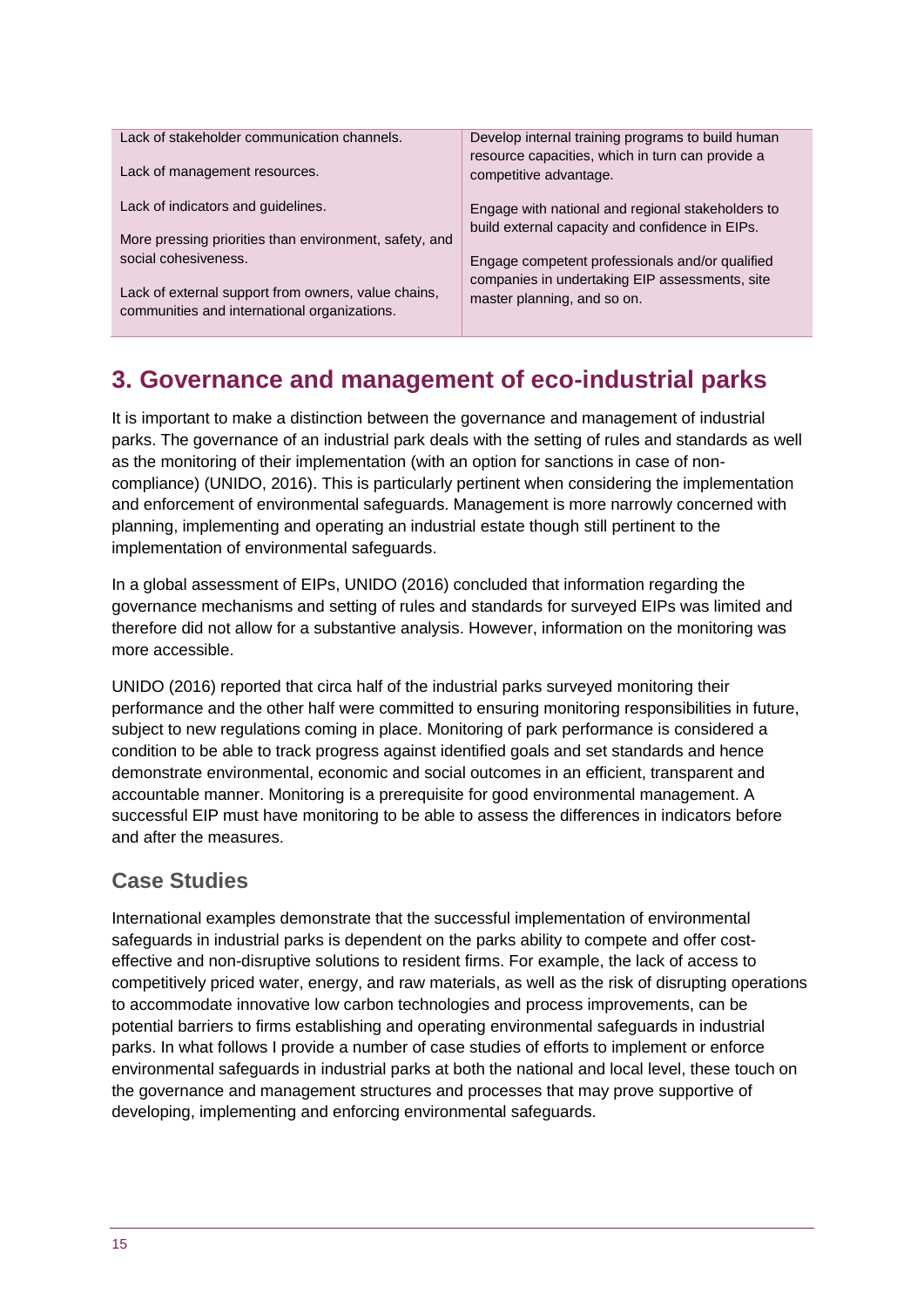### **Chinese Eco-Industrial Park Standards and Certifications, China (IISD, 2015)**

In China, the industrial sector is responsible for circa 70% of energy consumption and 72% of carbon emissions. The industrial sector is therefore of central importance for achieving carbon emission intensity targets as identified in a 2009 State Council declaration (a 40-45 % reduction by 2020 based on 2005 levels) and in the 12th FYP (a 17% reduction between 2011-2015). However, carbon emissions are not the only constraints that Chinese industry is facing. Indeed, the growing scarcity of natural resources necessitates increased resource efficiency, including improving its reuse and recycling rates.

To address these concerns (carbon emissions, natural resource scarcity and pollution), Chinese authorities set up three pilot programs for industrial parks: the Eco-Industrial Park Demonstration Program led by the Ministry of Environmental Protection (MEP); the Circular Transformation of Industrial Parks led by the National Development and Reform Committee (NDRC) and the Ministry of Finance (MoF); and the Low-Carbon Industrial Park Program led by the Ministry of Industry and Information Technology (MIIT). While not identical, these programs share the aim to reduce the environmental impact of Chinese industry and to increase its competitiveness:

 **The EIP Demonstration Program** was initiated at the end of the 1990s by the MEP and has been accelerated in recent years. The aim of an EIP is to minimise waste generation and improve the overall eco-efficiency of parks by applying principles such as industrial symbiosis, clean production, green supply chain management and centralised pollution abatement. While legislation does not exclude the possibility of building new EIPs, the policies are focused on the improvement and certification of existing industrial parks.

**Figure 1: Metrics in the standards for sector integrated eco-industrial parks (Source: IISD, 2015: 6)**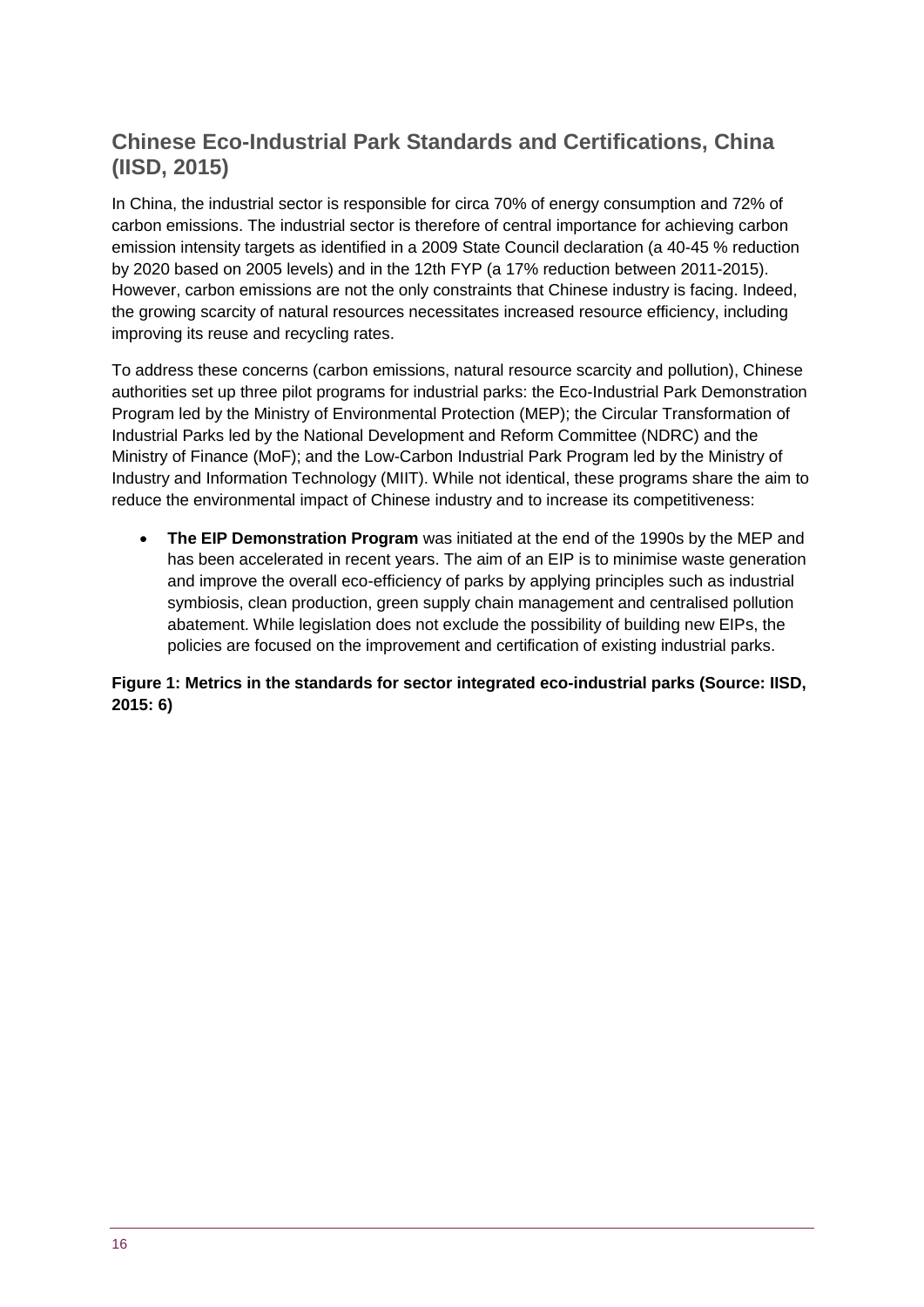| <b>CATEGORY</b>                     |     | <b>METRICS</b>                                                               | <b>UNIT</b>                         | <b>VALUE</b> |
|-------------------------------------|-----|------------------------------------------------------------------------------|-------------------------------------|--------------|
| Economic<br>development             | 11  | IAV per capita                                                               | 104 RMB/P                           | >15          |
|                                     | 21  | IAV per industrial land occupancy                                            | 100 million/km <sup>2</sup>         | $\geq 9$     |
| Material                            | 2.2 | Energy consumption per IAV                                                   | tce/104 RMB                         | $\leq 0.5$   |
|                                     | 23  | Coefficient of elasticity on energy consumption                              | --                                  | <0.6         |
|                                     | 24  | Fresh water consumption per IAV                                              | m <sup>3</sup> /10 <sup>4</sup> RMB | $\leq 9$     |
| reduction and                       | 2.5 | Coefficient of elasticity on fresh water consumption                         | ÷                                   | < 0.55       |
| recycling                           | 2.6 | Industrial wastewater generation per IAV                                     | ton/10 <sup>4</sup> RMB             | &8           |
|                                     | 2.7 | Solid waste generation per IAV                                               | ton/10 <sup>4</sup> RMB             | $\leq 0.1$   |
|                                     | 2.8 | Industrial water reuse ratio                                                 | %                                   | $\geq$ 75    |
|                                     | 2.9 | Solid waste reuse ratio                                                      | %                                   | $\geq 85$    |
|                                     | 3.1 | Chemical Oxygen Demand (COD) emission per IAV                                | kg/10 <sup>4</sup> yuan             | $\leq 1$     |
|                                     | 3.2 | Coefficient of elasticity on COD emission                                    |                                     | ${}_{0.3}$   |
|                                     | 3.3 | Sulphur dioxide (SO.) emission per IAV                                       | kg/10 <sup>4</sup> yuan             | $\leq 1$     |
|                                     | 3.4 | Coefficient of elasticity on SO, emission                                    |                                     | < 0.2        |
| Pollution control                   | 3.5 | Disposal rate of hazard solid waste                                          | %                                   | 100          |
|                                     | 3.6 | Centrally provided treatment rate of domestic wastewater                     | %                                   | $\geq 85$    |
|                                     | 3.7 | Safe treatment rate of domestic rubbish                                      | %                                   | 100          |
|                                     | 3.8 | Waste collection and disposal system                                         | --                                  | available    |
|                                     | 4.0 | Extent of establishment of information platform                              | $\ddotsc$                           | established  |
| Administration<br>and<br>management | 4.1 | Extent of establishment of eco-industrial information<br>platform            | %                                   | 100          |
|                                     | 4.2 | Environmental report release per year                                        | issue/year                          | 1            |
|                                     | 4.3 | Implementation of cleaner production audit in heavy<br>pollution enterprises | %                                   | 100          |
|                                     | 4.4 | Extent of public satisfaction with local environmental quality               | %                                   | $\geq 90$    |
|                                     | 45  | Extent of public awareness degree with eco-industrial<br>development         | %                                   | $\geq 90$    |

 **The Circular Transformation of Industrial Parks** was initiated in 2001. In 2005 the NDRC assumed management of the program and reinforced cooperation with the MEP, the Ministry of Science and Technology, the Ministry of Industry and Information Technology, the MoF, the MofCOM and the National Bureau of Statistics. This program is run at three different levels: firm, industrial park and regional. At the industrial park level, the goal is to develop participating zones through a circular economy pattern. In 2008 the financial crisis is thought to have played a role in the temporary slowdown of this program. In 2012, as the 12th FYP began, the NDRC and the MoF initiated a new demonstration program named the Circular Transformation of Industrial Parks (CTIP) (NDRC & MoF, 2012). While the name differs from the CEPZ, it is considered its successor.

#### **Figure 2: Indicators from the CEPZ/CTIP programme at the industrial park level (Source: IISD, 2015: 8-9)**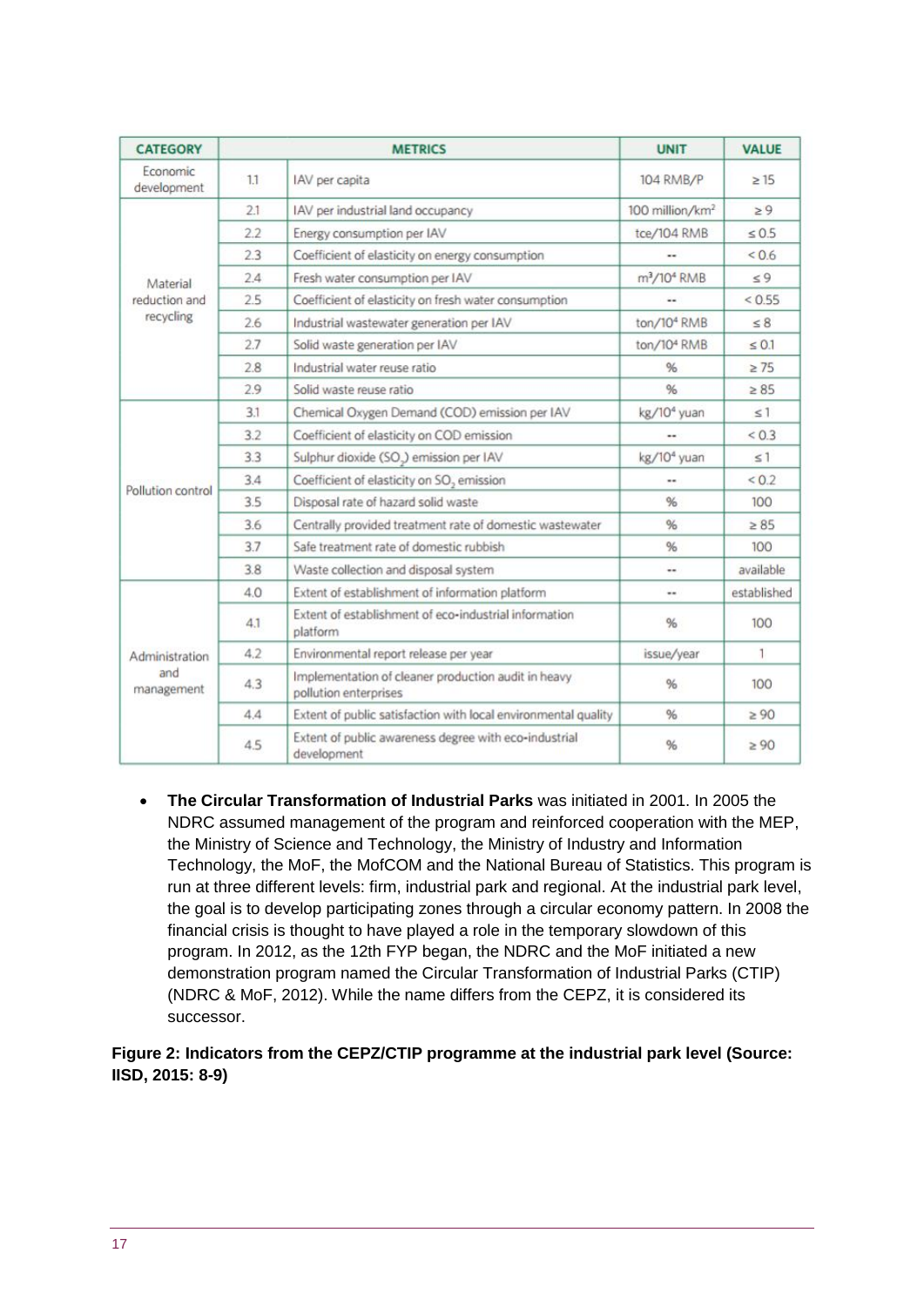| <b>DIMENSIONS</b>                    | NO.       | <b>INDICATORS</b>                                                      | <b>UNIT</b>         |
|--------------------------------------|-----------|------------------------------------------------------------------------|---------------------|
|                                      | 11        | Output rate of main mineral resources                                  |                     |
| Resource output<br><b>indicators</b> | $12^{12}$ | Output rate of land                                                    | RMB/km <sup>2</sup> |
|                                      | 13        | Output rate of energy                                                  | RMB/tce             |
|                                      | 14        | Output rate of water                                                   | RMB/m3              |
|                                      | 21        | Energy consumption per unit of production value                        | tce/RMB             |
| Resource<br>consumption              | 2.2       | Energy consumption per unit of production in the key industrial sector | tce/RMB             |
| <i>indicators</i>                    | 23        | Water consumption per unit of production value                         | m3/RMB              |
| 2.4                                  |           | Water consumption per unit of production in the key industrial sector  | m3/RMB              |
| Integrated                           | 31        | Utilization rate of industrial solid waste                             | 96                  |
| resource                             | 3.2       | Recycling rate of industrial wastewater                                | 96                  |
| utilization                          | 3.3"      | Disposed natural resources                                             | Ton                 |
|                                      | 4.1       | Industrial solid-waste disposed                                        | Ton                 |
| $4.2*$<br>43<br>Waste<br>4.4         |           | Industrial solid-waste handled                                         | Ton                 |
|                                      |           | Industrial wastewater discharge                                        | Ton                 |
|                                      |           | SO, emissions                                                          | Ton                 |
| generation<br><b>indicators</b>      | 4.5       | <b>COD</b> emissions                                                   | Ton                 |
|                                      | 4.6"      | Ammonia emissions                                                      | Ton                 |
|                                      | $4.7*$    | Ammonia compounds                                                      | Ton                 |
|                                      | 4.8"      | Carbon dioxide emissions per unit of GDP                               | ton/RMB             |
|                                      | 5.1*      | Association degree of the industrial zone                              | 96                  |
| <b>Others</b>                        | $5.2*$    | Share of non-fossil fuels in primary energy-consumption                | %                   |
|                                      | 5.3"      | Share of renewable energy                                              | 96                  |

 **The Low-Carbon Industrial Park Program** was launched in September 2013 as a joint project of the MIIT and the NDRC to accelerate China's movement toward low-carbon industries and increase its industrial competitiveness by supporting innovation, upgraded technology and enhanced carbon management. A pilot experiment ran from 2014 to 2016 with 55 zones selected from a two-round process: they were first recommended by the provincial branches of the MIIT and the NDRC, and then verified and approved by the national level authorities. The official objective was to establish 80 pioneering zones by 2015. The experience gained during this pilot phase is to be used to help industries under MIIT's scope to improve their low-carbon practices and performances.

**Indicators and measurements**: The different indicators used to assess the environmental and economic performance of industrial zones can be sorted into five main categories across these schemes:

- (i) land and population,
- (ii) material consumption,
- (iii) energy and emissions,
- (iv) pollution,
- (v) administration and management.

The EIP metric system is considered by IISD (2015) the most complete, with indicators within all the categories. The Circular Economy zone indicators focus on waste/water reuse and recycling, as well as energy consumption, but lack information on pollution and management practices.

### **Industrial Zone NÖ-Süd, Austria (UNIDO, World Bank & GIZ, 2017: 66-67)**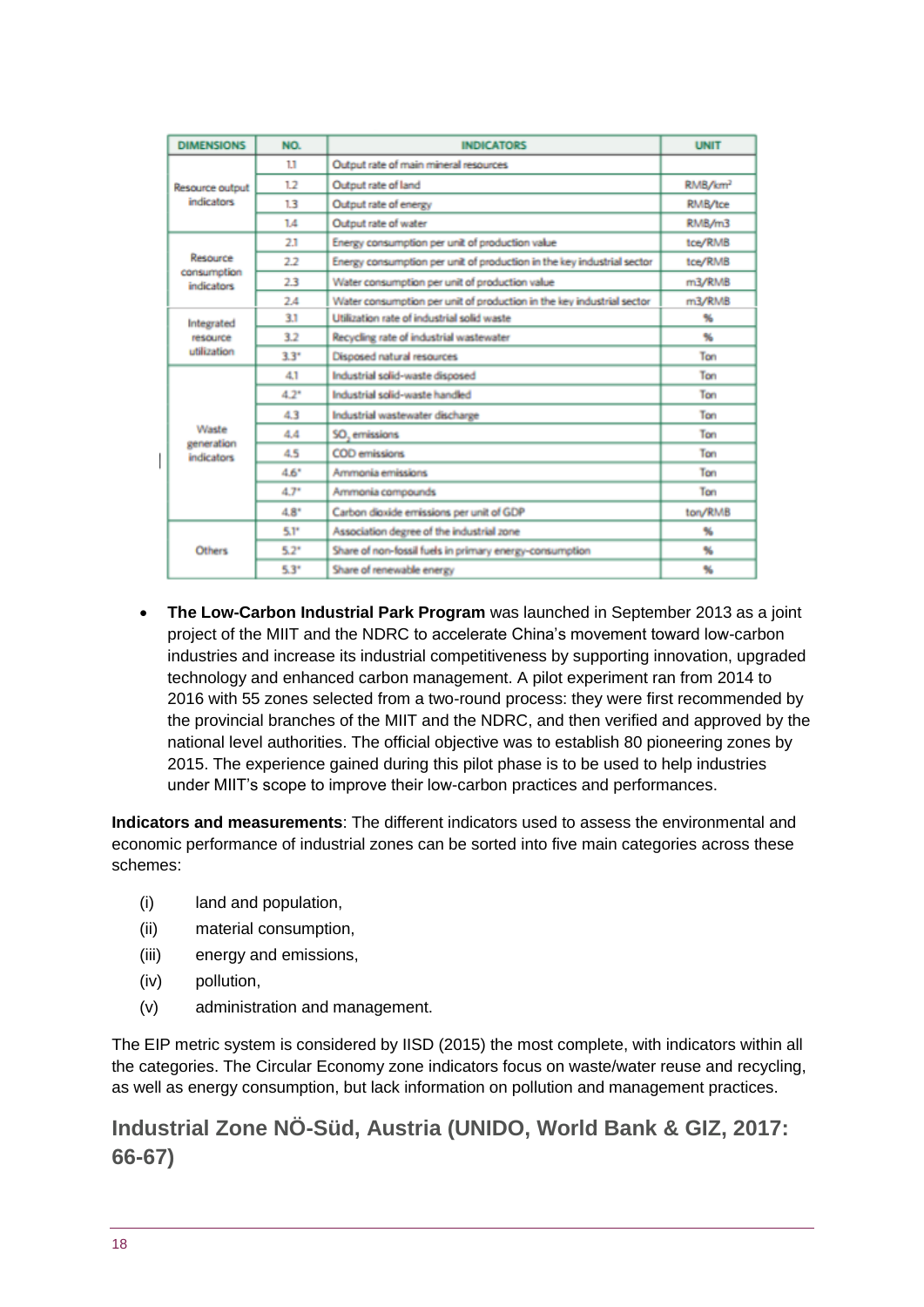IZ NÖ-Süd was established in 1962 and is located in the Lower Austria Province, Austria. The park covers 280 hectares and comprises 370 companies. The companies located in the industrial park are mostly comprised of Small and Medium Enterprises (SMEs) and international companies that mostly rent the facilities for office, storage and production space purposes. While the example is taken from a European country, the scheme does highlight the pivotal role played by park management in the implementation of environmental standards.

**Park management and governance structure**: The industrial park is managed by ecoplus, which is a private business holding company. The mandate of the industrial park ecoplus is to ensure added value for the region, create local jobs, and build sustainability for regional development. The core competence of ecoplus is the development and management of customised rental properties. However, to further create and ensure a productive environment for companies located in the industrial park, ecoplus has expanded its core competence by offering a variety of services.

**EIP performance and impacts**: Ecoplus provides a one-stop service representing a hub that connects institutions, public authorities and partners. It offers guidance from conceptualising a business idea to its financing. In this regard, ecoplus has handled 200 investment project requests, as well as the subsequent management of realised investment projects. Additionally, the park management supports tenant companies in dealing with local authorities/official channels for purposes of applying and obtaining operating permits and other issues.

**Economic performance**: Currently, ecoplus business park IZ NÖ-Süd employs around 11,000 people. The industrial zone has established a collaboration with local vocational schools in neighbouring municipalities (Biedermannsdorf, Guntramsdorf, Laxenburg and Wiener Neudorf). This collaboration is particularly beneficial in ensuring the recruitment and retention of highlyskilled labour. Ecoplus offers other economic core features, include the creation of business networks, the operation of conference and event facilities, and coordinating joint media efforts for companies and the industrial park. Additionally, ecoplus is addressing the issues of industrial development and environmental and social sustainability by collaborating with academia and joining dialogue platforms with businesses.

**Environmental performance**: ecoplus operates and provides a range of central infrastructure services for the park, including a central wastewater treatment plant, 17 km of access roads and bus routes, and rail connections and a freight station with the Austrian railroad (OBB). Further, ecoplus maintains 100,000 square meters of green space, shrubs and trees within the boundaries of the industrial parks. As such, it ensures a dedicated space for recreational areas and a positive landscaping image.

**Social performance**: An extensive social infrastructure provision exists in and around IZ NÖ-Süd. The industrial park offers ideal access to postal offices and custom services, restaurants, a business hotel, 2 small, on-site shopping malls, and Europe's biggest shopping mall (SCS), a private child care facility, and appropriate security system (video surveillance). Due to the size of the industrial park and frequent investor and business partner visits, ecoplus has established a well-designed navigation system to guide visitors through the industrial park. Furthermore, there are a lot of recreational activities adjacent to the industrial park for employees and local communities, including tennis courts and golf courses.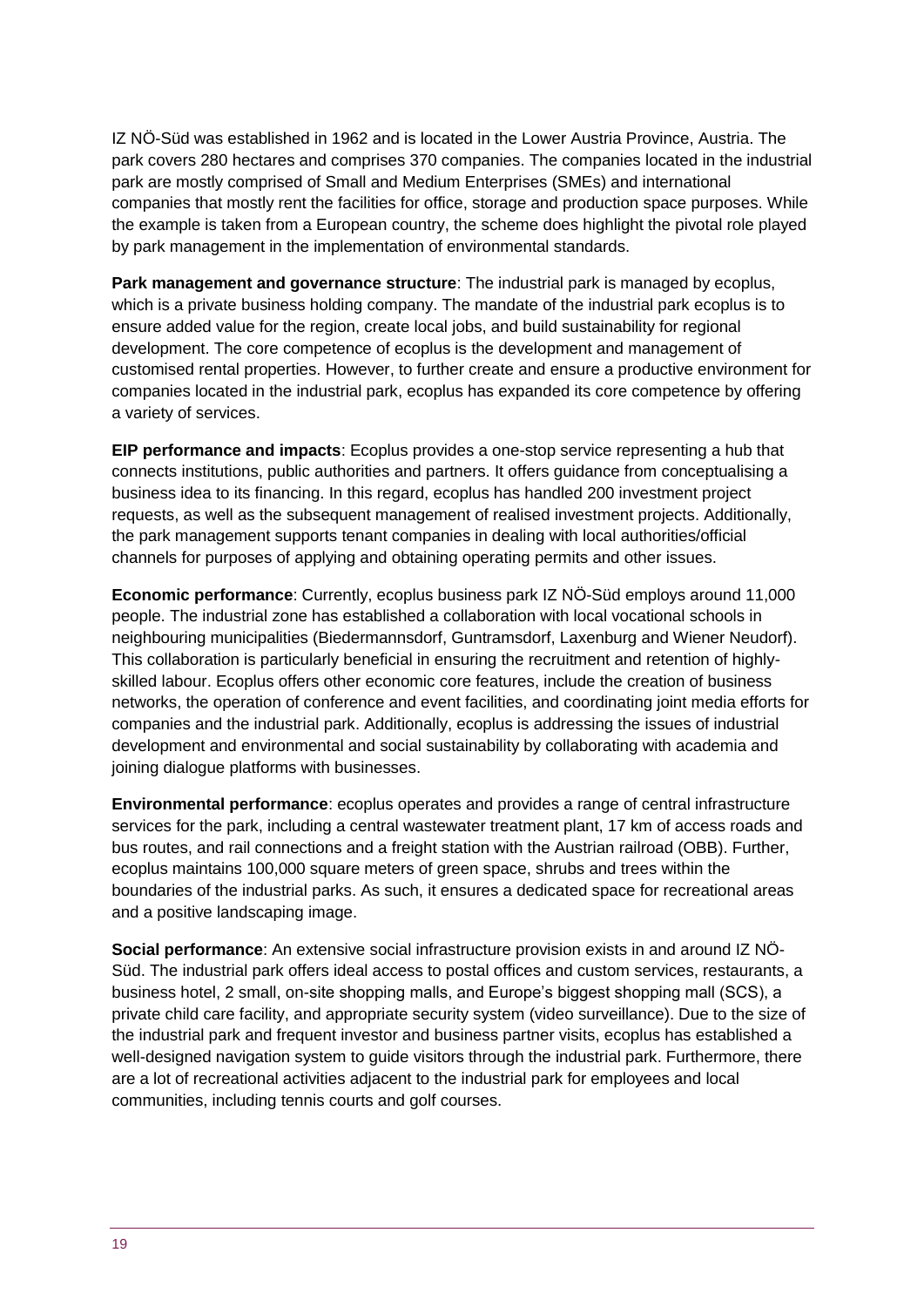### **Ulsan Mipo and Onsan Industrial Park, South Korea (UNIDO, World Bank & GIZ, 2017: 68-70)**

South Korea has progressively integrated EIPs into their industrial complex framework. Employing 2 million people and being responsible for US\$45 billion in exports, South Korea's industrial parks have implemented the EIP model since 2005. This has helped them transition into innovation-led industrial parks. The EIP model prompted firms to invest over US\$520 million (623.71 billion won) in energy efficiency, industrial symbiosis, waste management, and other eco-friendly investments. To date, this has helped firms save over US\$554 million and generated US\$91.5 billion in new revenue. As of December 2014, 60.6% of South Korea's companies were managed by the Korea Industrial Complex Corporation (KICOX), which accounts for 52.5% of the country's employment, 54.5% of production, and 49.4% of exports.

Ulsan was designated as a special industrial zone in 1962 through the first 5 years of the national economic development plan that subsequently developed into the industrial capital of South Korea. The Ulsan Mipo and Onsan industrial park encompasses an area of 6,540 hectares, in which 1,000 companies operate. The park includes a variety of industries (e.g. vehicle manufacturing, shipbuilding, oil refineries, machineries, non-ferrous metals, fertiliser and chemical industries. Industries employ more than 100,000 people. The main objective of the Ulsan EIP initiative was to transform the Mipo-Onsan conventional national industrial complexes into sustainable EIPs based on the national eco-industrial park development master plan.

**Park management and governance structure**: The overall execution of the national EIP initiative is implemented by the KICOX, a semi-governmental body that manages national industrial complexes. It handles overall planning, budget accounting, approval of project proposals, and liaison with governmental bodies and concerned organisations. The Ulsan regional EIP centre is interested in the industrial symbiosis (IS) project development activities with regard to the local context. It is led by an advisory board composed of representatives from the local government, academia and industry. They also provide assistance for project development, proposal writing, providing follow-up actions for existing projects, and coordinating with local authorities and related organisations.

**Economic performance**: The economic benefits were calculated as the sum of cost savings (resource procurement, operations, and environmental/waste management by replacing virgin materials with by-products) and revenues (revenues generated by selling by-products) which were annually reported to KICOX since operations began. The government investments have totalled a US\$ 14.8 million for the project research and development, including centre operations. From this government research fund, new income of US\$ 65 million/year has been generated from selling by-products and waste for recycling purposes. An additional income of US\$ 78.1 million/year was generated from energy and material savings in 2016.

**Environmental performance**: The environmental benefits were evaluated in terms of the direct reduction of energy consumption, as well as a reduction in the generation of waste or by products, wastewater, and CO2 emissions. From an environmental perspective, the Ulsan EIP program saved 279,761 tons of oil equivalent in energy use. This resulted in a reduction of 665,712 tons of CO2 emissions and 4052 tons of toxic gases, such as SOx and NOx, during 2005-2016. In addition, a total of 79,357 tons of water and 40,044 tons of by-products and waste were reused. Consequently, this improved the negative image of the industrial complexes as pollution emitters, and enhanced relations with the neighbouring local communities.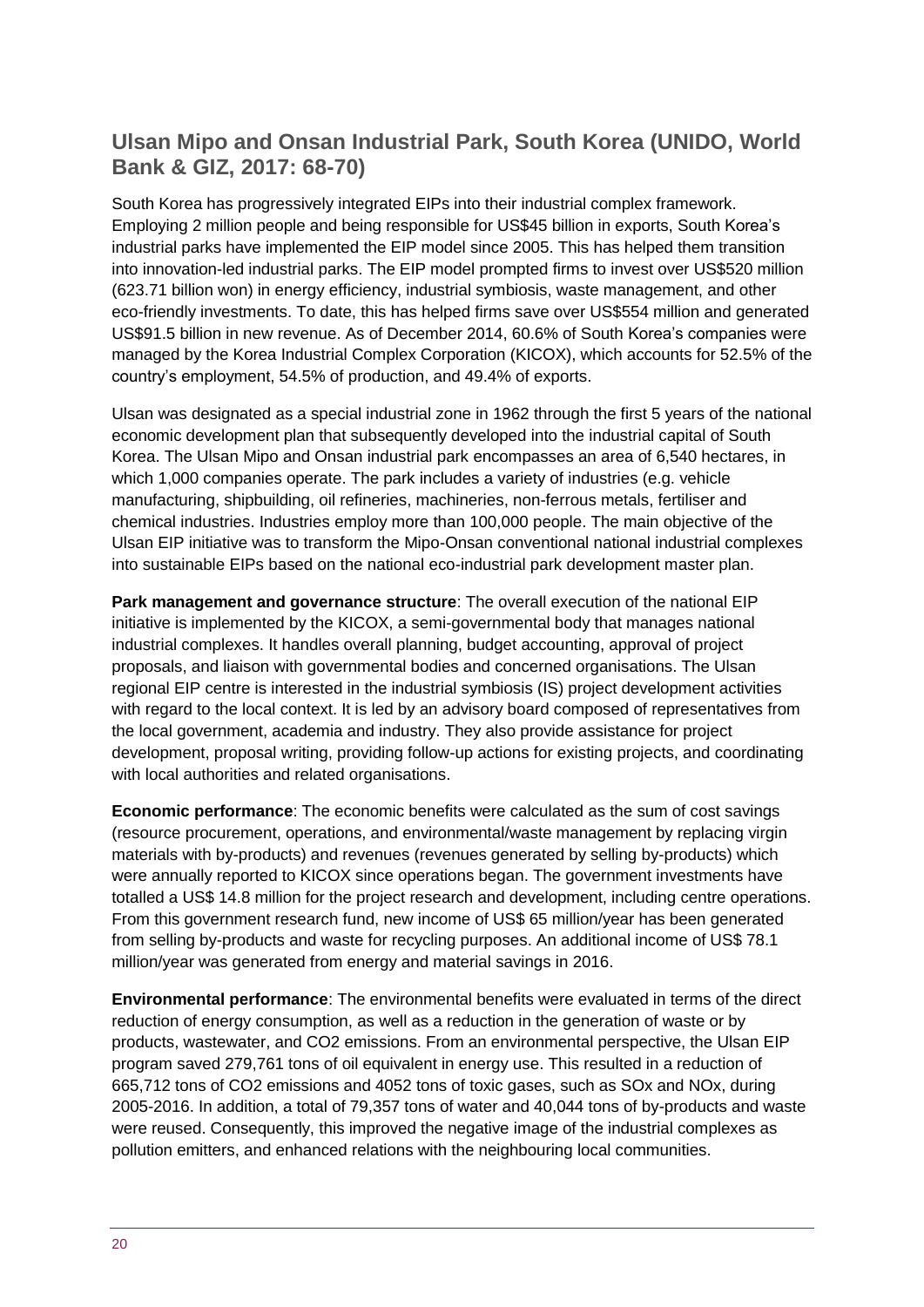**Social performance**: A total private investment for the construction of industrial symbiosis networking facilities amounted to US\$ 245.8 million (as of 2016), and created 195 new jobs.

#### **Hoa Khanh Industrial Zone, Vietnam (UNIDO, World Bank & GIZ, 2017: 71-72)**

The Hoa Khanh Industrial Zone (IZ) was established in 1996 by the Da Nang Administrative Committee. It belongs to the Lien Chieu District in Da Nang City. The park covers 396 hectares and comprises 168 companies. Resident firms operate their business through leasing contracts. Under its current investment strategy, Hoa Khanh IZ focuses on industries including: mechanics; assembly; food and seafood processing; forest products processing; construction materials; and electronics etc.

**Park management and governance structure**: The park is managed by the Da Nang Industrial Zones and Export Processing Authority, which is an administrative organisation that belongs to the Da Nang People's Committee. The authority directly monitors the planning, investment, labour, security, and environmental issues within industrial zones in Da Nang.

UNIDO provides support to the industrial park, focusing on the scaling-up of the park management capacity through dedicated training sessions, expert group meetings and study tours. The aim of these activities is to transfer the knowledge of existing international good practice examples. Currently, the park management has a functioning monitoring system in place. However, it does not yet provide for centrally-managed services.

**Economic performance**: In November 2015, the Hoa Khanh IZ reported accommodating 73,215 employees, of which 99% were domestic SME workers. Currently better career development programs can be found in international companies rather than in domestic SMEs.

**Environmental performance**: The current UNIDO project is targeting companies in the park to increase their environmental performance and resource efficiencies. The Vietnam National Cleaner Production Centre (VNCPC) has so far conducted resource efficient and cleaner production (RECP) assessments with 20 companies. The implementation of RECP options proposed under the project by the VNCPC achieved annual savings of Vietnamese dong (VND) 11.34 billion (equivalent to US\$ 500,000). Further, these assessments have saved 2,571 tons of solid waste, 1,034,300 kWh of electricity, and 6,000 kilolitres of water per year.

Since 2007, the centralised wastewater treatment plant is operating with an overall capacity of 5,000m3/day. It applies chemical-biological technology, and is managed by the Central Branch of Hanoi Urban Environment Company (URENCO). The biological treatment was assessed as relatively efficient, resulting in a reduced chemical consumption rate and chemical sludge generation. However, the volume of the wastewater treated is, on average, exceeding the capacity limit by 40%.

Every company located in the IZ must contract with the Da Nang URENCO for waste collection and treatment services. According to a study conducted under the UNIDO project, the total volume of waste amounts to 3,600 tonnes/month (94 percent is industrial waste), of which 55 percent is landfilled. Due to the absence of an IZ strategy on waste reuse and recycling, companies in the park mostly rely on the use individual contracts for their waste disposal.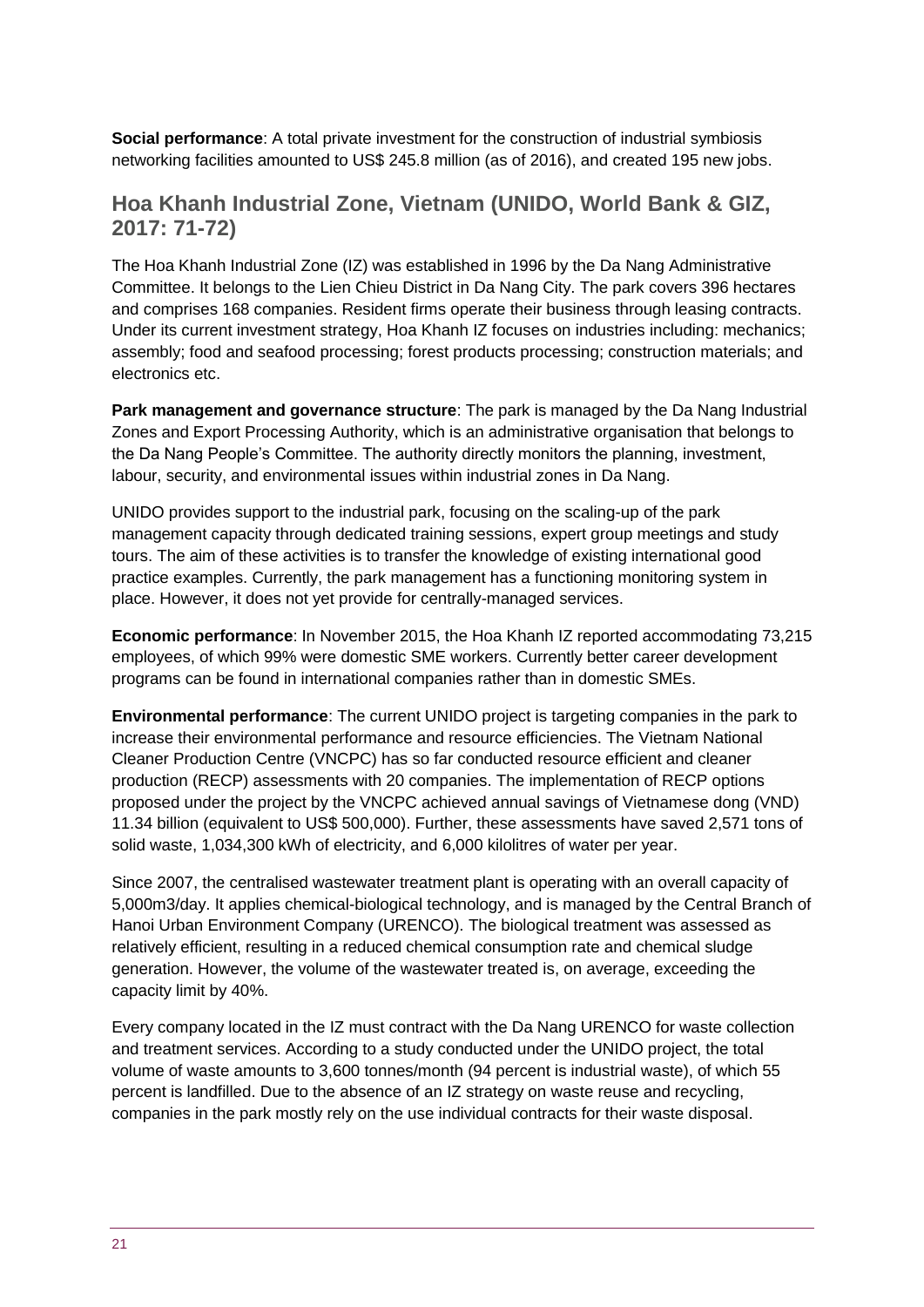**Social performance**: Essential social infrastructure provision exists in the immediate vicinity of the Hoa Khanh IZ, and includes local shops and banking facilities. Employees of the companies located in the IZ use private vehicles due to the lack of public or collective park transportation.

Working conditions generally follow national standards. However, SME standards do not often match the same standards as those of international companies. Although most enterprises have equipped their workers with sufficient personal protective equipment and occupational health training, occasionally, incidents and accidents still happen.

#### **Izmir Ataturk Organized Industrial Zone, Turkey (UNIDO, World Bank & GIZ, 2017: 73-75)**

Established in 1990, the Izmir Ataturk Organised Industrial Zone (OIZ) is located in Western Turkey, in Ciğli County of the İzmir Province. The OIZ is currently seeking opportunities to transition to an EIP framework. The OIZ is owned and operated by the Izmir Ataturk Organised Zone Authority. It comprises 556 tenants, and operates at a 100% occupancy rate across an area of 6,239,756 square meters (m2). The park is a mix of sectors, with the largest sectors being machinery-metal casting; plastics; food and beverages; textiles and ready-made clothing; and chemicals.

**Economic performance**: The industrial zone supports 37,500 employees. Approximately 75% of the firms export their products, with the majority going to the European Union (EU). Total annual turnover of the firms is US\$ 7.8 billion and total annual exports of the firms are valued at US\$ 2.5 billion. The total annual imports amount to US\$ 1 billion. Increased competitiveness can be achieved through lower operational costs at the firm level through energy and water efficiency upgrades. Across seven energy intensive sectors there is potential to save, as follows:

- 2,200 MWh/year through the upgrading of electricity motors;
- 16,100 m3 of water and 644,000 kWh of electricity annually, with a payback period of c. 1 year. This can be achieved by employing continuous washing with counter-current water/textile flow after dying and printing operations;
- 5 MWh annual energy efficiency savings with a payback period of c. 0.2 years. This can be achieved by installing additional automated metering and monitoring of electricity, fossil fuel and/or thermal energy consumption; and
- 5,000 MWh of electricity annually within the zone with an estimated payback period of c. 1.4 years. This can be achieved through the optimisation of chilled water systems (for process support) across 5 key sectors.

**Environmental performance**: The OIZ is TS EN ISO 90001 and TS EN ISO 14001 certified, and has environmental and energy management units within its organisational structure, as well as a three full-time personnel.

The environmental management unit is responsible for operations, maintenance and retrofitting of wastewater, storm water, water supply networks and a wastewater treatment plant. Periodic audits are carried out by this unit, and corrective measures are put into place. The environment unit has its own laboratory measuring wastewater treatment plant inlet/outlet quality parameters. The energy management unit is responsible for monitoring the energy facilities owned by the zone authority. Upon request, 'energy walkthroughs' are conducted by the unit for the tenants. It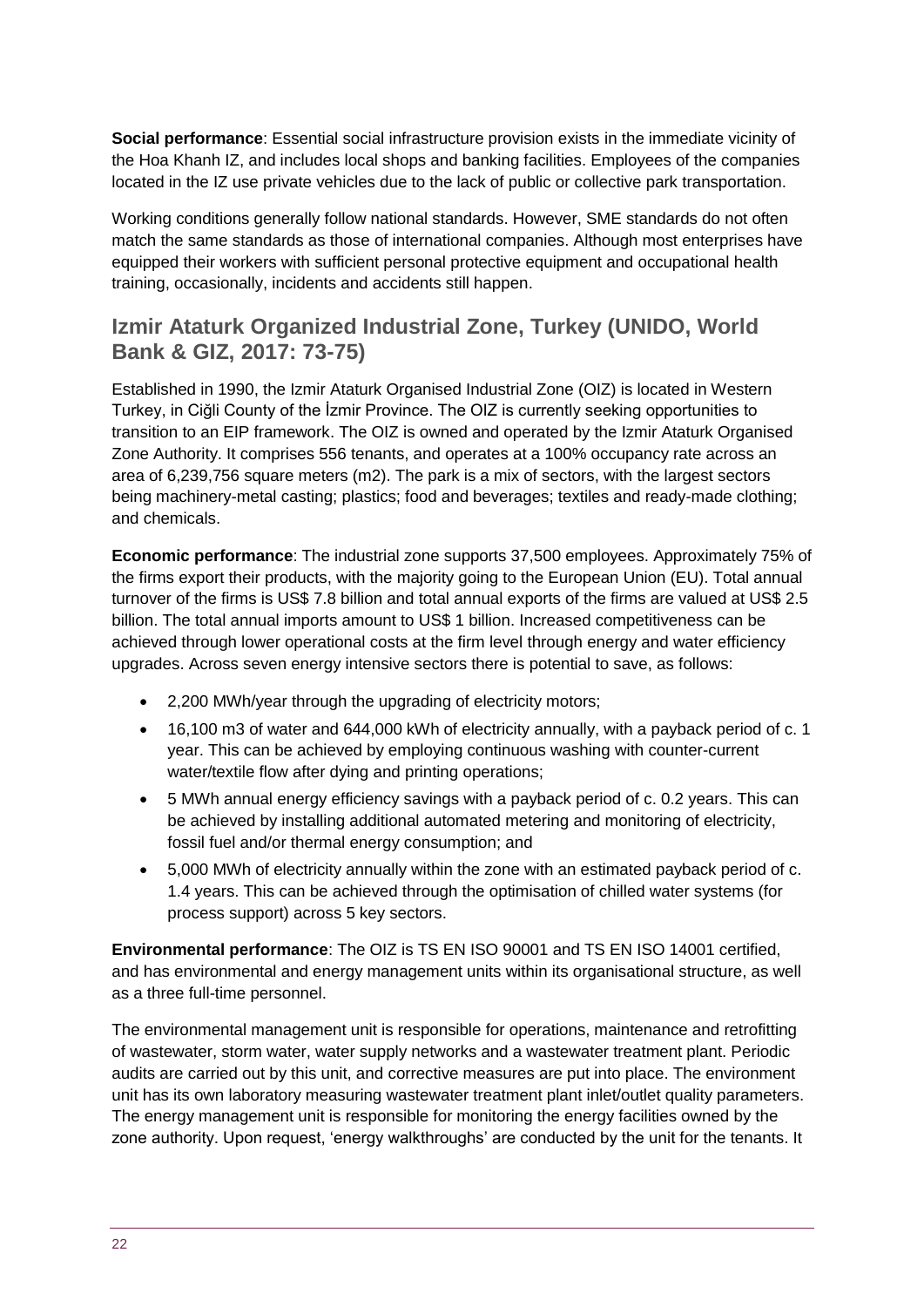also organises periodic sessions to raise awareness about energy efficiency improvement interventions among tenants.

The Wastewater Treatment Plant (WWTP) is owned and operated by the management team, and consists of two parallel facilities with the capacities of 12,000 m3/day and 9,000 m3/day. The OIZ goes beyond the national discharge standard, and holds the most stringent discharge parameters compared to other OIZs in Turkey. The head of the OIZ is directly responsible for meeting these standards. Within the WTTP, the sludge formed after treatment process is stored on site at a dedicated sludge drying beds unit, where the drained water from the sludge is cycled back to the WWTP. The dried sludge is eventually sent to the municipal landfill. One hundred percent of the firms are obliged to connect to the WWTP system.

The OIZ sources its water needs from the municipality water supply network. Rainwater and wastewater are collected separately through a 75 km-long storm water drainage system and a 45 km-long wastewater line.

The zone owns and operates a natural gas-fuelled 120 MW combined cycle power plant. There is also a 500 kW Solar photovoltaic (PV) plant (owned by OIZ management), with an average of 780,000 KWh in annual electricity generation.

A private company operates a plastic recycling facility on site. The tenants periodically report their solid waste volume to the Ministry of Environment and Urbanisation. Hazardous waste is transferred to and disposed of by mutual agreements with waste management companies.

**Social performance**: The OIZ owns a Private Technical College, which accommodates 285 students, offering 100% scholarship opportunities for eligible students. The OIZ also owns and operates a vocational training centre, a sports centre, a dispensary, and a kindergarten. The OIZ has enhanced its security by employing a smart camera system, and works in partnership with the İzmir Police Department. The OIZ organises sectoral workshops, R&D competitions, and informative seminars and carries out university-industry cooperative activities. OH&S are governed by national regulations, although there is currently no obligation to be certified under Occupational Health and Safety Assessment Series (OHSAS).

#### **ALEAP Green Industrial Park in Telangana, India (UNIDO, World Bank & GIZ, 2017: 76-78)**

The Association of Lady Entrepreneurs of India (ALEAP) (now known as the Association of Lady Entrepreneurs of Andhra Pradesh) is a national level organisation, with the objective of uplifting and empowering women through the establishment of small and medium enterprises. Given the paucity of government-funded industrial parks for women, ALEAP raised funds develops industrial parks exclusively for women entrepreneurs.

GIZ provided technical support to ALEAP for site master planning of the ALEAP Green Industrial Park (A-GRIP) project. It is located at Nandigama, near Hyderabad of the Telangana State, and caters to women entrepreneurs. A-GRIP covers an area of 334,094 m2 (82.55 acres). It contains a total of 170 women entrepreneurs. For site master planning, many criteria were considered. These relate to economic, social, environmental, gender and resource efficiency issues. These considerations have now been integrated into the planning of the industrial park, and rely on benchmarks set by the German Sustainable Building Council (DGNB).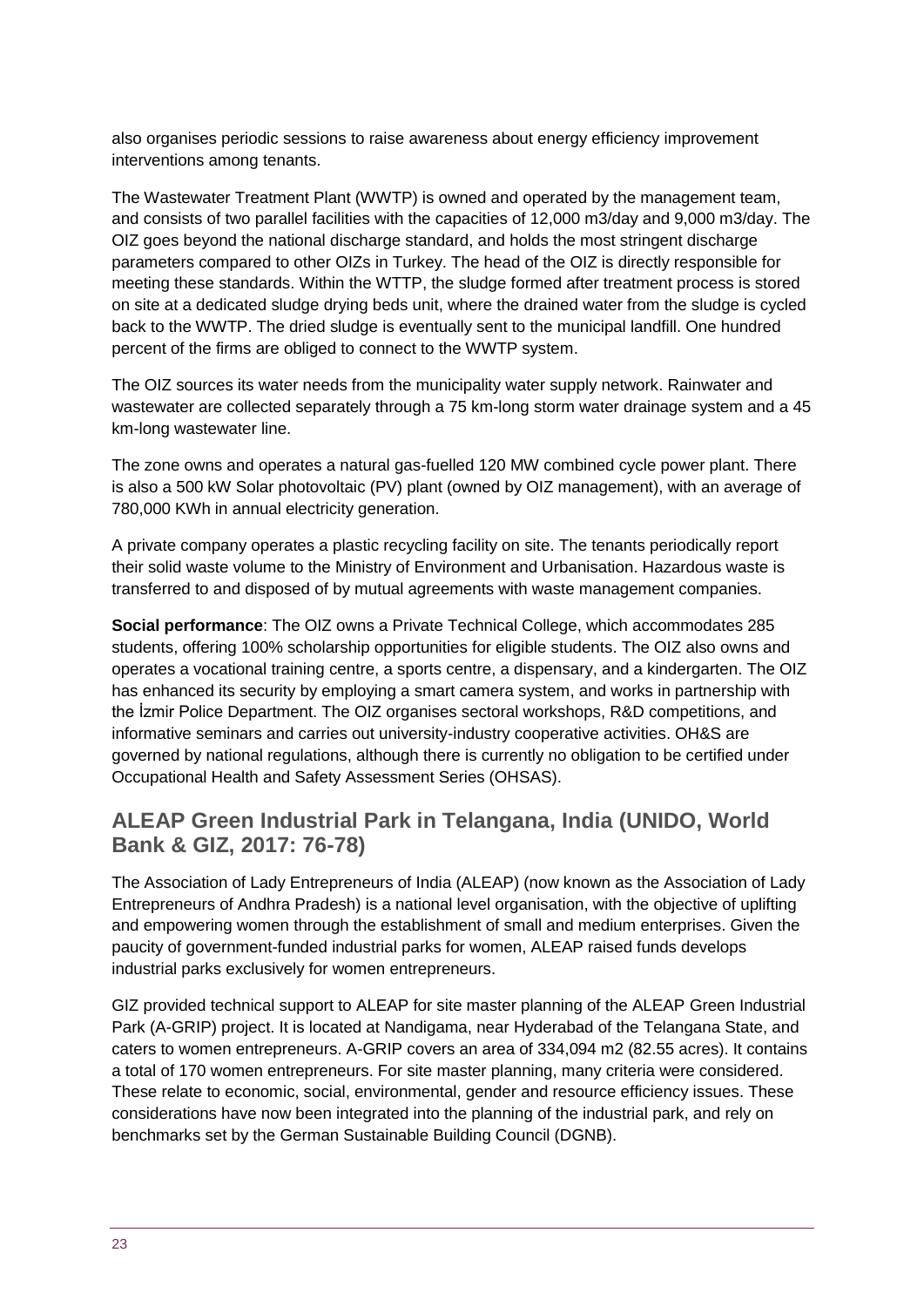#### **Measures for economic performance**

- Services such as waste and wastewater management are proposed to be tendered based on appropriate business models and green procurement principles.
- Services such as manning entry/exits, security, and so on are to be outsourced.
- Infrastructure such as weigh-bridges, warehouses, commercial areas, and parking areas are to be leased through a tender process.
- The sale value of allocable land is within market rates (Indian rupee [INR] 1,170 per m2, that is, US\$ 18.5 per m2), and investments are targeted for a total of INR 377.5 million, or US\$ 5.9 million.

#### **Measures to ensure environmental performance**

- Prevention of soil contamination and surface water pollution.
- Storm water management systems, including collection, treatment, and recycle/reuse to prevent pollution/contamination risks to surface/ground water.
- Wastewater management system, including tertiary treatment for recycle/reuse to prevent pollution/contamination risks to soil and surface/ground water.
- Biological and chemical water quality: Decentralised wastewater treatment systems with tertiary treatment to prevent any bacteriological or chemical contamination.
- Eco-efficient mobility with battery-operated vehicles, compressed natural gas (CNG) buses for internal/external transport, bicycling tracks, and pedestrian pathways. Vermicompost plant, handmade paper unit, and a recycling centre for the recycling of wastes.
- Waste management systems.

#### **Measures to ensure social performance:**

- Special provisions for women employees, including play schools and crèches for infant children of workers, ladies' restrooms, and accommodations for late working hours.
- Safety and security.
- Internal and external transportation, including an internal, battery-operated shuttle service.
- Health centre, cafeterias/food outlets, and kiosks.
- Training centre and vocational training for local communities to create employment opportunities.
- Opportunities for nearly 200 women entrepreneurs and 10,000 employees, including employment for local communities.

### <span id="page-23-0"></span>**4. Organisations supporting environmental standards for industrial parks**

A variety of organisations provided support for the development of environmental safeguards in industrial parks. The most prominent of these are UNIDO, the World Bank and GIZ.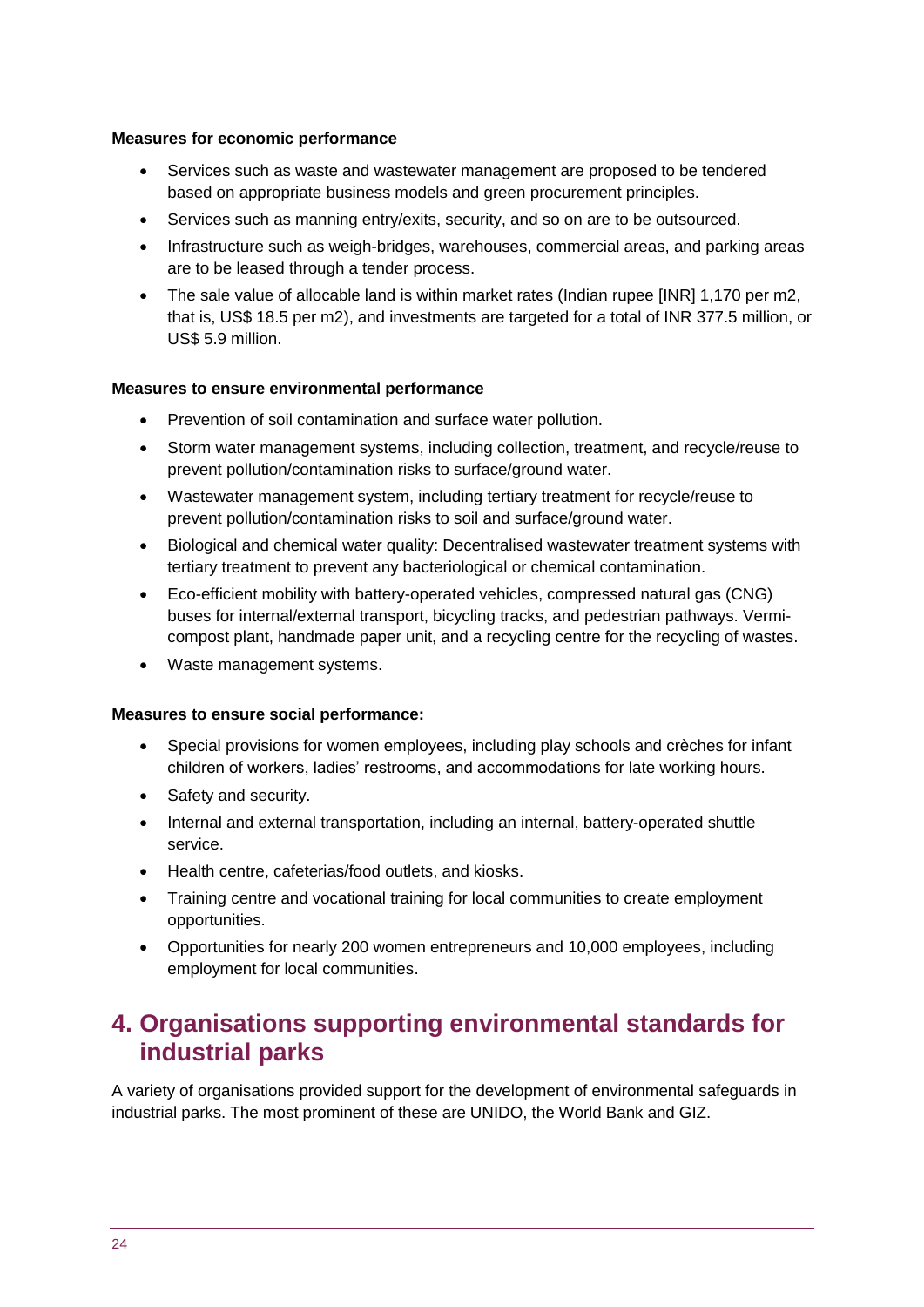#### **UNIDO, World Bank & GIZ I (Eco-Industrial Parks) [https://www.unido.org/news/partners-launch-new-framework-eco](https://www.unido.org/news/partners-launch-new-framework-eco-industrial-parks)[industrial-parks](https://www.unido.org/news/partners-launch-new-framework-eco-industrial-parks)**

The concept of Eco-Industrial Parks (EIPs) has increasingly been recognised as an effective tool to overcoming challenges related to inclusive and sustainable industrial development within the scope of Sustainable Development Goals (SDGs). Countries such as Denmark, France, Japan and the Republic of Korea, among many others, have leveraged key elements of the EIP concept to promote more inclusive and sustainable action to improve industrial competitiveness in line with climate change goals.

An important element of the EIP approach is to create a more sustainable operating environment for firms, and to ensure that they are able to improve their competitiveness and create jobs. These eco-industrial parks would be designed to use resources more efficiently, and improve productivity. They would provide investors with an environment specifically adapted to support the achievement of their social responsibility goals. They would also increase market access to sustainable products, and lower exposure to climate change risks. Additionally, eco-industrial parks will contribute to the attainment of the Paris Climate Change Accord's Nationally Determined Contributions at the country level.

The EIP framework contains prerequisites and performance requirements. These are international and inclusive in scope, and are aimed at all industrial parks (including Special Economic Zones, Investment Zones, Industrial Estates, Industrial Parks, Manufacturing Zones, and so on). They also pertain to stakeholders in the private and public sectors wherever these industrial parks are located. The EIP framework describes the performance requirements for EIP centres according to four key categories: park management performance, environmental performance, social performance, and economic performance.

### **GIZ (Sustainable Industrial Areas) [https://www.sia-toolbox.net](https://www.sia-toolbox.net/)**

GIZ, promotes the idea of "Sustainable Industrial Areas" (SIA). Industrial areas are a motor of industrialisation and technology development worldwide. At the same time, they are often criticised as areas of ex-tended resource consumption and environmental pollution. The concept of "Sustainable Industrial Areas (SIA)" answers to this criticism by balancing economic, ecological and social aspects in industrial areas. This requires in particular management structures, which focus on resource and energy efficiency, environmental protection and social compatibility. The idea of "Sustainable Industrial Area" reflects this orientation and includes social aspects next to organisational, environmental and economical features as an indispensable requirement for a park on its pathway to sustainability.

For GIZ the concept of "Sustainable Industrial Areas" represent an important element of its advice to partners in the industrial sector. For many years, projects addressing various aspects of sustainable industrial development and sustainable industrial areas have been carried out by GIZ in many countries and significant knowhow and experiences have been accumulated in the organisation. The representatives of SIA projects and experts involved have formed the GIZworking group on Sustainable Industrial Areas (SIA), which, together with its partners worldwide, permanently works on further developing the SIA concept.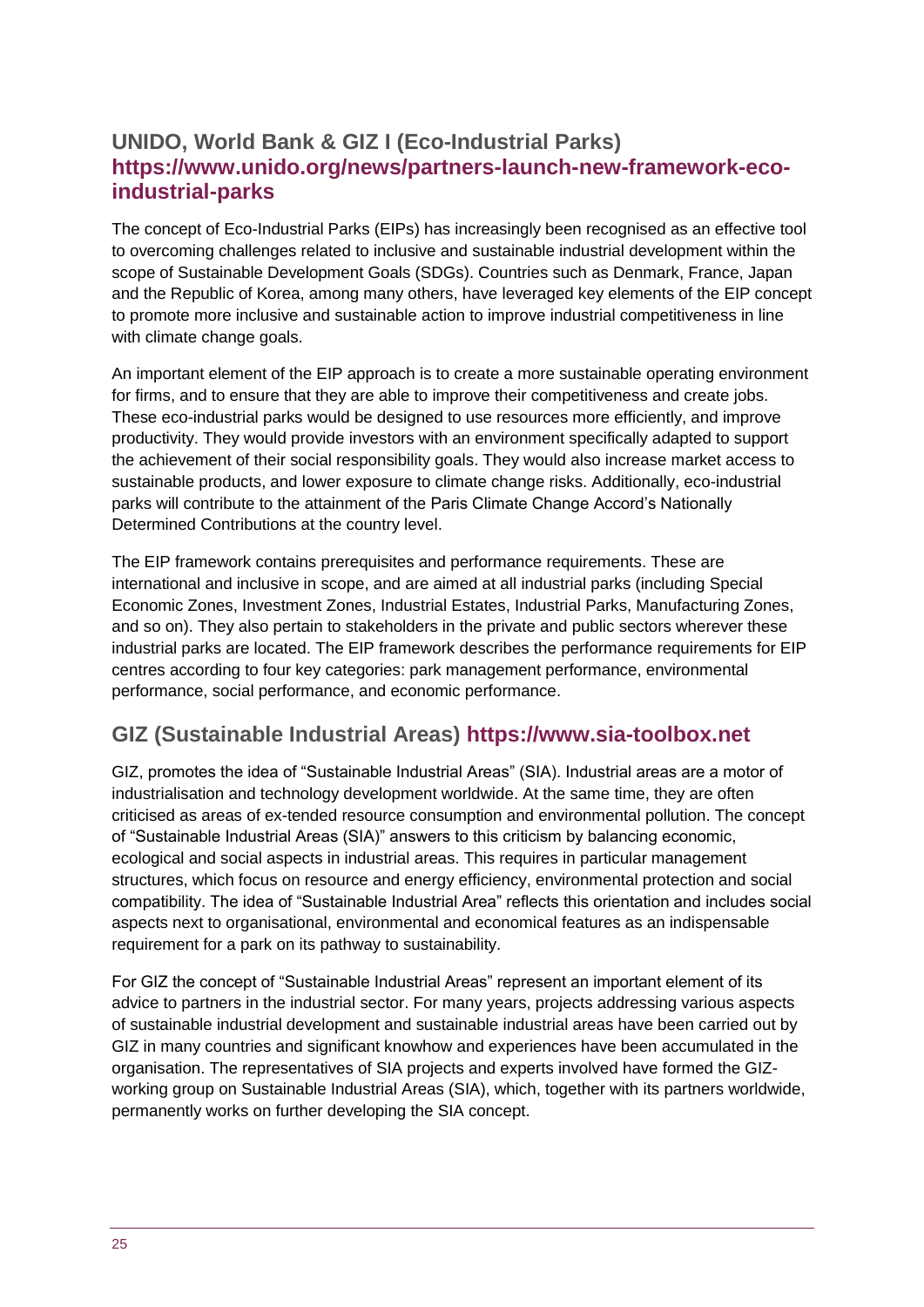#### **UNIDO (Eco-Industrial Parks) [https://www.unido.org/our](https://www.unido.org/our-focus/safeguarding-environment/resource-efficient-and-low-carbon-industrial-production/eco-industrial-parks)[focus/safeguarding-environment/resource-efficient-and-low](https://www.unido.org/our-focus/safeguarding-environment/resource-efficient-and-low-carbon-industrial-production/eco-industrial-parks)[carbon-industrial-production/eco-industrial-parks](https://www.unido.org/our-focus/safeguarding-environment/resource-efficient-and-low-carbon-industrial-production/eco-industrial-parks)**

One of UNIDO's contributions to the Sustainable Development Goals is facilitating the establishment of eco-industrial parks. An eco-industrial park is a community of businesses located on a common property. Members seek enhanced environmental, economic and social performance through collaboration in managing environmental and resource issues, and thus, seeking opportunities, and eventually engaging in industrial symbiosis activities within or outside the eco-industrial park.

Industrial symbiosis means that traditionally separate industries look for means and ways to gain competitive advantage through physical exchange of materials, energy, water and by-products, hence fostering inclusive and sustainable development.

## <span id="page-25-0"></span>**5. References**

Asian Development Bank (2012). Environmental Safeguards: A Good Practice Sourcebook. Asian Development Bank. [https://www.adb.org/sites/default/files/institutional](https://www.adb.org/sites/default/files/institutional-document/33739/files/environment-safeguards-good-practices-sourcebook-draft.pdf)[document/33739/files/environment-safeguards-good-practices-sourcebook-draft.pdf](https://www.adb.org/sites/default/files/institutional-document/33739/files/environment-safeguards-good-practices-sourcebook-draft.pdf)

Demir, S. et al. (2018). Eco-Industrial Parks 2.0: Building a Common Global Framework. Green Growth Knowledge Platform. [http://www.greengrowthknowledge.org/blog/eco-industrial-parks-20](http://www.greengrowthknowledge.org/blog/eco-industrial-parks-20-building-common-global-framework) [building-common-global-framework](http://www.greengrowthknowledge.org/blog/eco-industrial-parks-20-building-common-global-framework)

GIZ (2015). Guidelines for Sustainable Industrial Areas (SIA). GIZ. [http://seip.urban](http://seip.urban-industrial.in/live/hrdpmp/hrdpmaster/igep/content/e62771/e64465/e64820/e64821/GIZ_SustainableIndustrialAreasGuidelines.pdf)[industrial.in/live/hrdpmp/hrdpmaster/igep/content/e62771/e64465/e64820/e64821/GIZ\\_Sustainab](http://seip.urban-industrial.in/live/hrdpmp/hrdpmaster/igep/content/e62771/e64465/e64820/e64821/GIZ_SustainableIndustrialAreasGuidelines.pdf) [leIndustrialAreasGuidelines.pdf](http://seip.urban-industrial.in/live/hrdpmp/hrdpmaster/igep/content/e62771/e64465/e64820/e64821/GIZ_SustainableIndustrialAreasGuidelines.pdf)

Global Green Growth Initiative (2017). Greening Industrial Parks: a Case Study on South Korea's Eco-Industrial Park Program.

[http://www.greengrowthknowledge.org/sites/default/files/downloads/best](http://www.greengrowthknowledge.org/sites/default/files/downloads/best-practices/GGGI%20Case%20Study_South%20Korea%20Eco-Industrial%20Park%20Program_June%202017.pdf)[practices/GGGI%20Case%20Study\\_South%20Korea%20Eco-](http://www.greengrowthknowledge.org/sites/default/files/downloads/best-practices/GGGI%20Case%20Study_South%20Korea%20Eco-Industrial%20Park%20Program_June%202017.pdf)[Industrial%20Park%20Program\\_June%202017.pdf](http://www.greengrowthknowledge.org/sites/default/files/downloads/best-practices/GGGI%20Case%20Study_South%20Korea%20Eco-Industrial%20Park%20Program_June%202017.pdf)

IISD (2015). Development of Eco-Efficient Industrial Parks in China: A review. IISD. [https://www.iisd.org/sites/default/files/publications/development-eco-efficient-industrial-parks](https://www.iisd.org/sites/default/files/publications/development-eco-efficient-industrial-parks-china-review-en.pdf)[china-review-en.pdf](https://www.iisd.org/sites/default/files/publications/development-eco-efficient-industrial-parks-china-review-en.pdf)

Lowe E.A. (1997). Creating by-product resource exchanges: strategies for ecoindustrial parks, Journal of Cleaner Production, 5 (1-2), 57-65.

Saleman, Y. and Jordan, L. (2014). The Implementation of Industrial Parks Some Lessons Learned in India. World Bank. [https://openknowledge.worldbank.org/bitstream/handle/10986/17282/WPS6799.pdf?sequence=1](https://openknowledge.worldbank.org/bitstream/handle/10986/17282/WPS6799.pdf?sequence=1&isAllowed=y) [&isAllowed=y](https://openknowledge.worldbank.org/bitstream/handle/10986/17282/WPS6799.pdf?sequence=1&isAllowed=y)

UNEP (2001). Environmental Management for Industrial Estates: Information and Training Resources. UNEP. [http://www.unep.fr/shared/publications/pdf/3035-](http://www.unep.fr/shared/publications/pdf/3035-EnvironManagIndusEstates.pdf) [EnvironManagIndusEstates.pdf](http://www.unep.fr/shared/publications/pdf/3035-EnvironManagIndusEstates.pdf)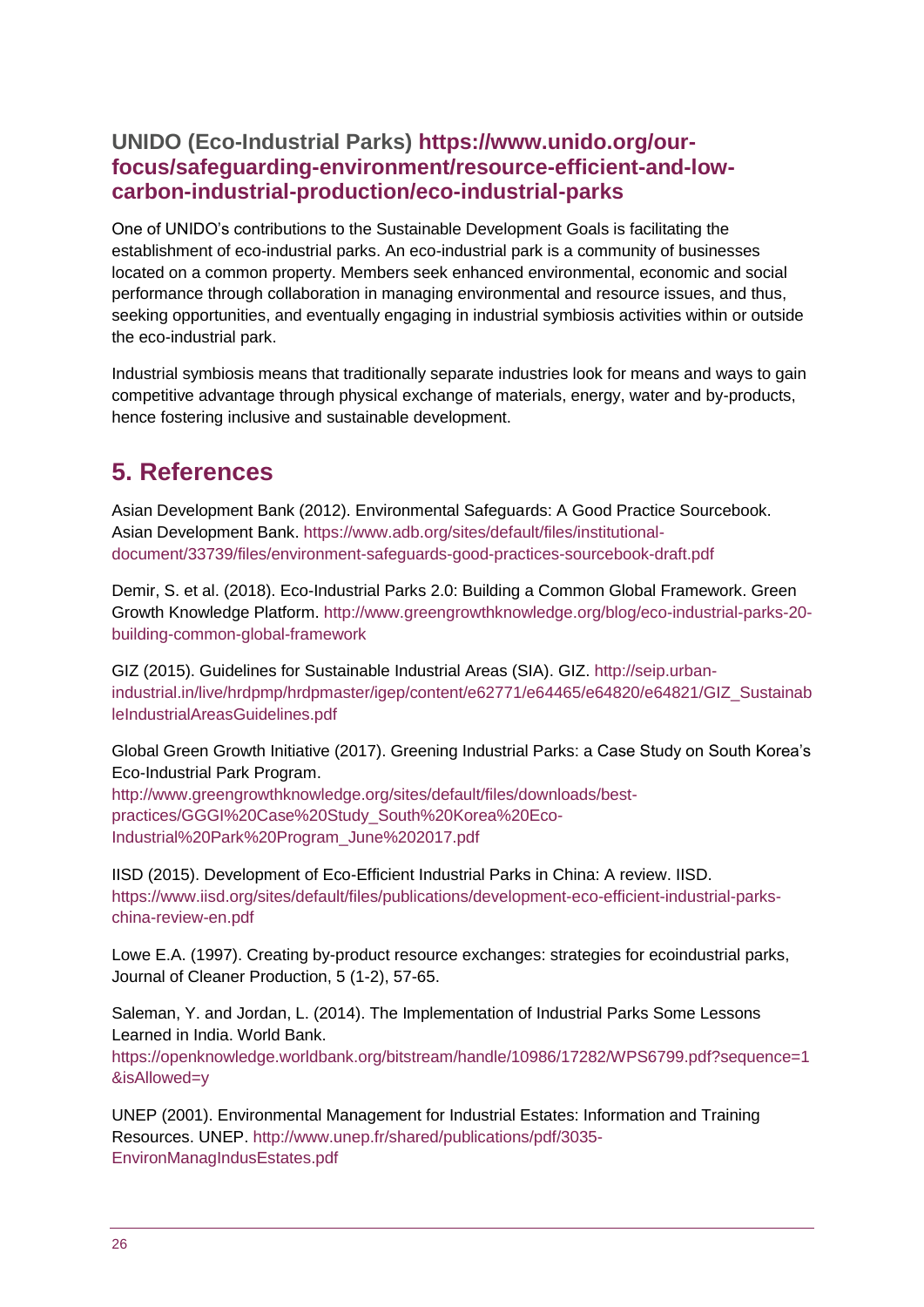UNIDO, World Bank & GIZ (2017). An International Framework for Eco-Industrial Parks. UNIDO. [https://openknowledge.worldbank.org/bitstream/handle/10986/29110/122179-WP-PUBLIC-](https://openknowledge.worldbank.org/bitstream/handle/10986/29110/122179-WP-PUBLIC-AnInternationalFrameworkforEcoIndustrialParks.pdf?sequence=1&isAllowed=y)[AnInternationalFrameworkforEcoIndustrialParks.pdf?sequence=1&isAllowed=y](https://openknowledge.worldbank.org/bitstream/handle/10986/29110/122179-WP-PUBLIC-AnInternationalFrameworkforEcoIndustrialParks.pdf?sequence=1&isAllowed=y)

UNIDO (2016). Global Assessment of Eco-Industrial Parks in Developing and Emerging Countries. UNIDO. [https://www.unido.org/sites/default/files/2017-](https://www.unido.org/sites/default/files/2017-02/2016_Unido_Global_Assessment_of_Eco-Industrial_Parks_in_Developing_Countries-Global_RECP_programme_0.pdf) 02/2016 Unido Global Assessment of Eco-Industrial Parks in Developing Countries-[Global\\_RECP\\_programme\\_0.pdf](https://www.unido.org/sites/default/files/2017-02/2016_Unido_Global_Assessment_of_Eco-Industrial_Parks_in_Developing_Countries-Global_RECP_programme_0.pdf)

UNIDO (2016a). UNIDO's Environment Solution: Resource Efficient and Cleaner Production (RECP) Programme. UNIDO. [https://www.unido.org/sites/default/files/2017-05/RECP\\_EN\\_0.pdf](https://www.unido.org/sites/default/files/2017-05/RECP_EN_0.pdf)

UNIDO (2017). Implementation handbook for eco-industrial parks. UNIDO. [http://www.gcpcenvis.nic.in/PDF/UNIDO\\_Eco\\_Industrial\\_Park\\_Handbook\\_English.pdf](http://www.gcpcenvis.nic.in/PDF/UNIDO_Eco_Industrial_Park_Handbook_English.pdf)

UNIDO (2012). Europe and Central Asia Regional Conference on Industrial Parks as a Tool to Foster Local Industrial Development. UNIDO. [https://www.unido.org/sites/default/files/2015-](https://www.unido.org/sites/default/files/2015-11/Europe_and_Central_AsiaIndustrial_Park_Compendium_1__0.pdf) [11/Europe\\_and\\_Central\\_AsiaIndustrial\\_Park\\_Compendium\\_1\\_\\_0.pdf](https://www.unido.org/sites/default/files/2015-11/Europe_and_Central_AsiaIndustrial_Park_Compendium_1__0.pdf)

World Bank (2014). Low-Carbon Zones: a Practitioner's Handbook. World Bank. [http://documents.worldbank.org/curated/en/406281468149388758/pdf/905110WP0Box380arbon](http://documents.worldbank.org/curated/en/406281468149388758/pdf/905110WP0Box380arbon0Zones0Handbook.pdf) [0Zones0Handbook.pdf](http://documents.worldbank.org/curated/en/406281468149388758/pdf/905110WP0Box380arbon0Zones0Handbook.pdf)

World Bank (2016). Mainstreaming Eco-Industrial Parks. World Bank. [http://documents.worldbank.org/curated/en/965391469043801584/pdf/107006-REVISED-](http://documents.worldbank.org/curated/en/965391469043801584/pdf/107006-REVISED-PUBLIC-World-Bank-Mainstreaming-EIP-2016-Final.pdf)[PUBLIC-World-Bank-Mainstreaming-EIP-2016-Final.pdf](http://documents.worldbank.org/curated/en/965391469043801584/pdf/107006-REVISED-PUBLIC-World-Bank-Mainstreaming-EIP-2016-Final.pdf)

### **Suggested citation**

Avis, W. (2018). *Environmental safeguards for industrial parks.* K4D Helpdesk Report 322. Brighton, UK: Institute of Development Studies.

### **About this report**

*This report is based on five days of desk-based research. The K4D research helpdesk provides rapid syntheses of a selection of recent relevant literature and international expert thinking in response to specific questions relating to international development. For any enquiries, contact helpdesk@k4d.info.*

*K4D services are provided by a consortium of leading organisations working in international development, led by the Institute of Development Studies (IDS), with Education Development Trust, Itad, University of Leeds Nuffield*  Centre for International Health and Development, Liverpool School of Tropical Medicine (LSTM), University of *Birmingham International Development Department (IDD) and the University of Manchester Humanitarian and Conflict Response Institute (HCRI).*

*This report was prepared for the UK Government's Department for International Development (DFID) and its partners in support of pro-poor programmes. It is licensed for non-commercial purposes only. K4D cannot be held responsible for errors or any consequences arising from the use of information contained in this report. Any views and opinions expressed do not necessarily reflect those of DFID, K4D or any other contributing organisation. © DFID - Crown copyright 2017.*